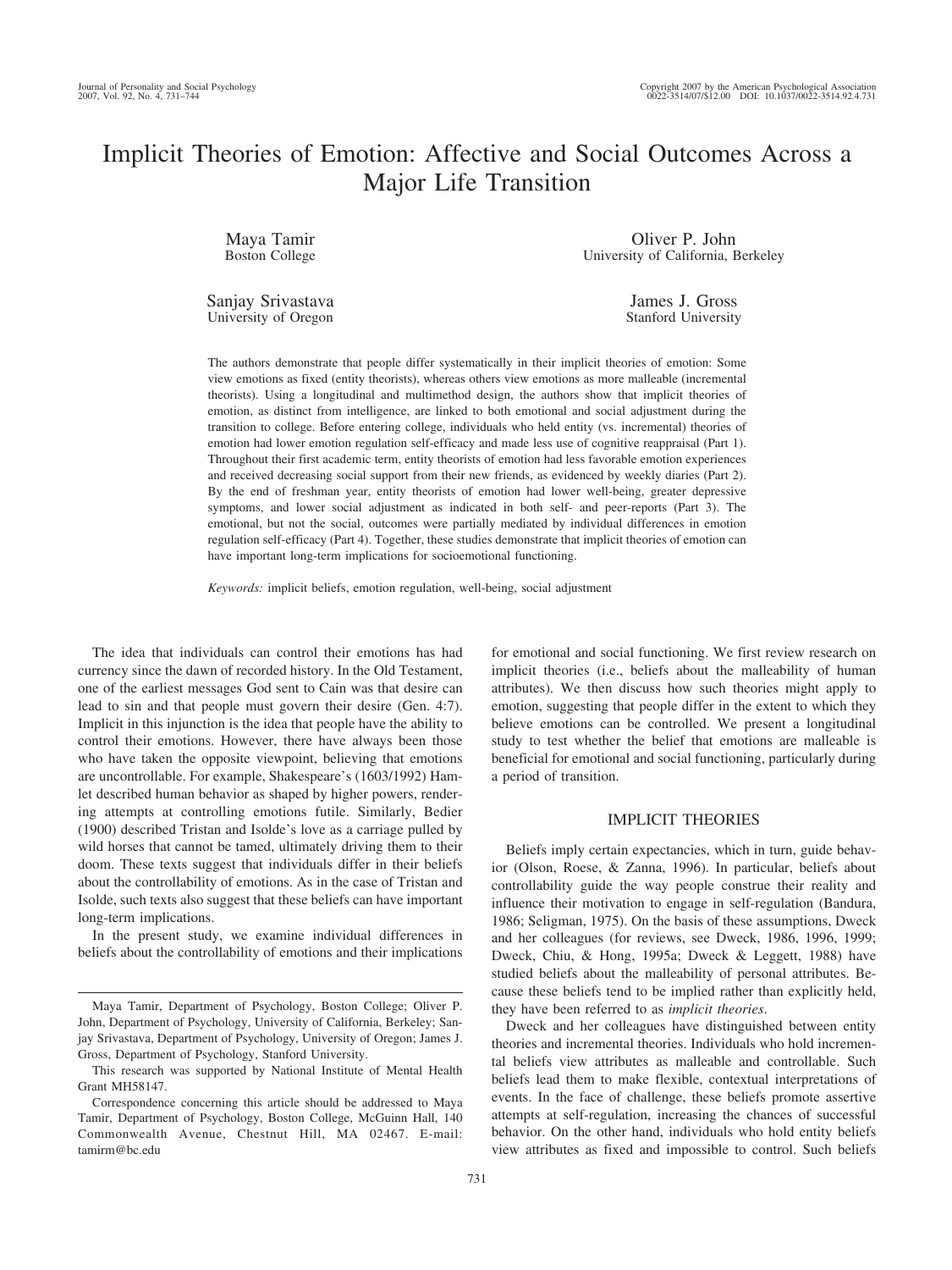often lead them to make stable, internal attributions. In the face of challenge, these beliefs decrease the motivation to self-regulate, leading to self-regulation failure (for a review, see Dweck, 1996).

Most research on implicit theories has focused on intelligence. Implicit theories of intelligence have been associated with goals in academic settings, responses to academic failure, and performance outcomes (Dweck, 1986, 1996, 1999). Implicit theories, however, are domain-specific. Theories regarding one personal attribute (e.g., intelligence) might be largely independent of theories regarding another personal attribute (e.g., moral character). Such domain specificity has been demonstrated in research distinguishing implicit theories of intelligence from implicit theories of morality (Chiu, Dweck, Tong, & Fu, 1997; Dweck et al., 1995a) and personality (Beer, 2002; Chiu, Hong, & Dweck, 1997; Hong, Chiu, Dweck, & Sacks, 1997).

Implicit theories in a specific domain lead to outcomes within that domain (Dweck, 1996). For example, incremental beliefs about intelligence have been linked to academic performance (Dweck, 1996; Dweck & Leggett, 1988), whereas incremental beliefs about morality have been linked to judgments of moral character (Chiu, Dweck, Tong, & Fu, 1997). In addition to such intrapersonal implications, implicit theories can have interpersonal implications. For example, Chiu and colleagues (Chiu, Hong, & Dweck, 1997) have suggested that entity theorists judge others in terms of stable dispositions, whereas incremental theorists are more sensitive to situational determinants of behavior. In particular, they found that individuals who held entity theories of morality viewed an immoral act as an indication of immoral character and, therefore, tended to be more critical and more likely to punish others (Chiu, Dweck, et al., 1997; Erdley & Dweck, 1993). Thus, implicit theories might influence both personal and interpersonal outcomes.

## IMPLICIT THEORIES OF EMOTION

To date, research on implicit theories has focused primarily on trait-like attributes, such as intelligence and personality. However, people also might have implicit theories about more transient attributes, such as emotion (for a related discussion on lay theories of emotion, see Ben-Artzi & Mikulincer, 1996). The examination of implicit theories of emotion is particularly important, given the pervasive impact of emotion on human psychological and social functioning.

Given that emotion and intelligence involve distinct domains, we expected implicit theories of emotion to be distinct from those of intelligence. We further expected emotions to be seen as somewhat more malleable than intelligence. This expectation flowed from the fact that emotion and intelligence differ in their temporal characteristics: Whereas intelligence is a more trait-like attribute, emotions are transient states (e.g., Chaplin, John, & Goldberg, 1988).

Because implicit beliefs have domain-specific implications (Dweck et al., 1995a), we expected implicit theories of emotion to be linked to emotion-relevant outcomes. Existing research has emphasized the link between implicit theories and domain-specific outcomes related to self-regulation, intrapersonal, and interpersonal experiences (for reviews, see Dweck, 1999; Dweck et al., 1995a). Building on this research, we sought to test whether implicit theories of emotion are linked to emotion regulation, emotional and social experience during a transition.

We chose to focus on a period of transition because we thought individual differences in implicit theories should be particularly influential during challenging transition periods (Henderson & Dweck, 1990). This is because during transitions, preexisting knowledge and beliefs guide the way individuals perceive and respond to their environment. The transition to college is a life transition, during which many students confront new personal challenges and learn to cope with multiple demands (Cantor, Norem, Niedenthal, Langston, & Brower, 1987). This transition also disrupts existing networks of social support, separating individuals from high school friends and family and forcing them to form new relationships (Shaver, Furman, & Buhrmester, 1985). If implicit beliefs about emotion are linked to emotional and social experiences, such relations should be evident during this important transition period. Therefore, the present investigation examines implicit theories of emotion during the transition to college.

# IMPLICIT THEORIES OF EMOTION AND EMOTION REGULATION

Implicit theories of intelligence are related to the regulation of intellectual functioning. Individuals who view intelligence as fixed are less likely to try to modify their intellectual functioning (Dweck, 1986; Hong, Chiu, Dweck, Lin, & Wan, 1999). Following the same logic, we propose that implicit theories of emotion might be related to the regulation of emotion.

First, implicit theories of emotion should be related to emotion regulation efficacy. Individuals who believe emotions are fixed should be less likely to believe that they can actually modify their own emotions. On the other hand, individuals who believe emotions are malleable should be more likely to believe that they possess the ability to control their emotions.

Second, individuals with entity theories of emotion should be less likely to use antecedent (i.e., anticipatory) strategies of emotion regulation. Cognitive reappraisal, for example, is an antecedent-focused strategy that involves construing an emotioneliciting event in a way that changes its emotional impact before it occurs (Gross, 1998; Gross & John, 2003). Individuals who view emotion as fixed have little incentive to try to modify their emotions by using antecedent strategies such as cognitive reappraisal. On the other hand, individuals who view emotion as malleable should try to actively modify their emotions by changing their appraisal of emotion-eliciting events.

Third, associations between implicit theories of emotion and emotion regulation strategies need not have a one-size-fits-all quality. In its everyday usage, the term *emotion* often calls to mind emotion experience rather than emotion expression. In fact, individuals frequently separate the experience of emotion from its expression (e.g., Gross, John, & Richards, 2000). This, in part, is because individuals are able to suppress or mask the expression of their feelings in certain situations without modifying their emotion experience (Gross, 1998; Gross et al., 2000). This suggests that implicit theories of emotion might be focused on emotion experience and thus have little or no bearing on emotion expression. If so, we would not expect implicit theories of emotion to have similar associations with reappraisal and expressive suppression.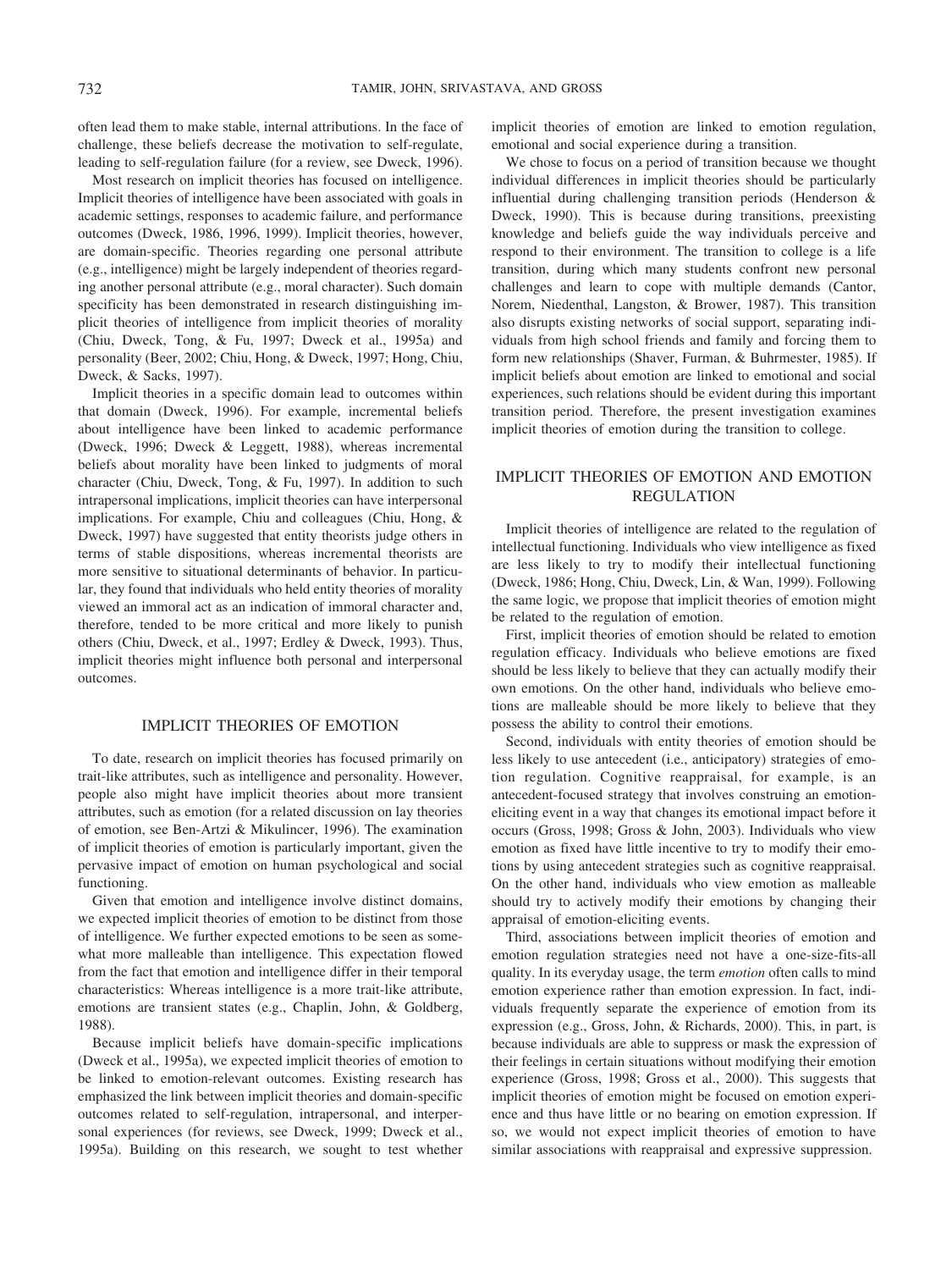In summary, we expected implicit theories of emotion to be related to emotion regulation efficacy and the use of reappraisal. However, we did not expect such associations with the use of suppression. This is because we did not expect participants' beliefs about the malleability of emotion experience to influence their attempts to modify the overt expressions of their emotion in accordance with social or personal norms (e.g., Hochschild, 1979).

We tested these predictions in Part 1 of our investigation. In Part 1, we also measured individual differences in emotional intensity. Because strong emotions are harder to control, individuals with stronger emotional experiences might be less successful at emotion regulation and view emotions as less amenable to control. Therefore, in Part 1, we also tested whether the relations between implicit theories of emotion and emotion regulation are evident even when individual differences in emotional intensity are controlled.

# IMPLICIT THEORIES OF EMOTION AND EMOTIONAL OUTCOMES

Implicit theories of intelligence influence academic performance: Individuals who hold entity theories of intelligence tend to perform worse academically (e.g., Dweck, 1999). Similarly, we expected implicit theories of emotion to be related to emotional experience, with entity (vs. incremental) theories associated with less favorable emotion outcomes. If implicit theories of emotion influence emotion experience, individuals who hold entity theories should experience fewer positive and more negative emotions. Such patterns of emotion experience might be established prior to the transition into college and might be maintained as students go through the transition. We tested these hypotheses in Part 2 of the investigation, in which students provided weekly reports about their emotional experiences throughout the first academic term.

# IMPLICIT THEORIES OF EMOTION AND SOCIAL **OUTCOMES**

During the first term in college, individuals typically need to develop an entirely new social network. Being away from family and childhood friends, students begin to develop new interpersonal relationships (Shaver et al., 1985). During this period, beliefs about emotion might influence the way individuals approach, relate, and respond to others. Specifically, entity theories of emotion might lead individuals to be less tolerant of the emotions of others (see Chiu, Hong, & Dweck, 1997), gradually leading to fewer and fewer supportive social relationships.

To the extent that implicit theories of emotion influence social outcomes, the effects might not necessarily be evident immediately. Rather, as with relationships themselves, these patterns can only develop over time, as people have a chance to know one another and emerging friendships are put to the test. Therefore, one might expect implicit theories of emotion to have some influence on the development of novel relationships (i.e., involving college friends) but not on well-established relationships (e.g., involving parents). Individuals who hold entity (vs. incremental) theories of emotion might have less control over their own emotions, or they might cultivate more rigid attitudes toward the emotions of others. We tested this possibility in Part 2 of the investigation, in which students reported on the support they received from college friends

as well as from parents over the course of their first academic term in college.

# IMPLICIT THEORIES OF EMOTION AND LONG-TERM OUTCOMES

One important question is whether implicit theories of emotion are associated with longer term outcomes. One possibility is that they are not. During the transition into college, implicit theories of emotion might determine the way individuals react initially to personal and social challenges. However, as individuals learn to navigate their new environment, the effects of implicit theories of emotion might wane or vanish altogether. A second possibility, however, is that by helping shape an individual's personal and social environment, implicit theories of emotion might set in motion an adjustment pattern that is maintained over time.

To assess whether the effects of implicit theories are temporary or whether they persist, researchers must examine the effects of implicit theories over relatively long periods of time (Dresel, 2001; Fowler & Peterson, 1981). Because evidence for the long-term implications of implicit theories is limited (for exceptions, see Henderson & Dweck, 1990; Robins & Pals, 2002), we believe it is essential to test whether implicit theories of emotion carry important implications for the transition to college and whether these implications persist over time.

In light of our earlier hypotheses, we expected incremental theories of emotion to predict more favorable emotion experiences and better psychological adjustment over time, as indicated by greater well-being and fewer depressive symptoms. Furthermore, we expected incremental theories of emotion to predict better social outcomes even 1 year following the assessment of such theories. Indeed, social adjustment and "fitting in" are important indicators of successful adaptation to the college environment. In fact, Astin (1993) has shown that social experiences are the strongest determinants of students' satisfaction with the overall college experience. To test these predictions, we included self- and peer reports of emotional and social functioning at the end of freshman year in Part 3 of this investigation.

# THE MEDIATING ROLE OF EMOTION REGULATION SELF-EFFICACY

To the extent that implicit theories of emotion are associated with important personal and social outcomes, it would be valuable to begin to learn what processes mediate these effects. According to the health belief model (Rosenstock, 1974; Rosenstock, Strecher, & Becker, 1988), the general belief that health is malleable leads to beliefs about one's personal ability to change one's own health which, in turn, promote successful self-regulation. Indeed, there is some evidence that perceived self-efficacy mediates the impact of implicit beliefs on task performance (Tabernero & Wood, 1999).

Using a similar logic, but now in the domain of emotion, we expected that the effects of implicit theories of emotion would be mediated by beliefs about emotion regulation self-efficacy. Although emotion regulation can involve changing emotions in a variety of ways (Gross, 1998), the vast majority of emotion regulation episodes involve attempts to decrease negative emotions and to increase positive emotions (Gross, Richards, & John, 2006).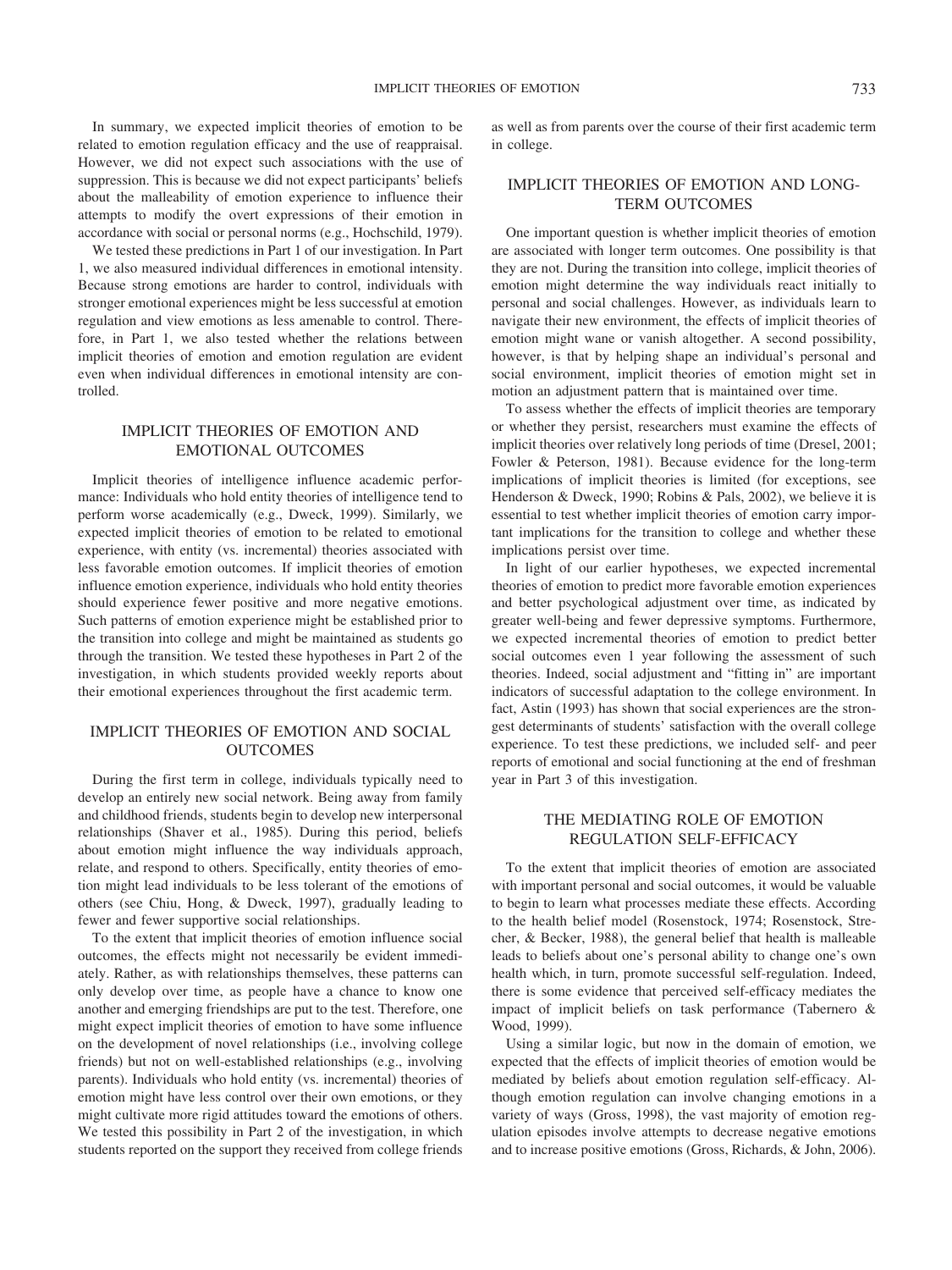Indeed, emotion regulation self-efficacy has been associated with favorable emotion experiences and lower depression (e.g., Catanzaro & Mearns, 1990). Therefore, considering emotional outcomes, emotion regulation self-efficacy could be a promising mediator.

What about social outcomes? On the one hand, emotion regulation has some important social consequences (e.g., Gross & John, 2003; Lopes, Salovey, Cote, & Beers, 2005). Therefore, one possibility is that implicit theories of emotion lead to social outcomes via their influence on emotion regulation self-efficacy. On the other hand, social outcomes might depend less on beliefs the individual has about him- or herself and more on interpersonal beliefs and expectations about others that also arise from implicit emotion theories. One alternative hypothesis, therefore, is that implicit theories of emotion lead to social outcomes by mechanisms that are distinct from emotion regulation self-efficacy (see Chiu, Hong, & Dweck, 1997). In Part 4 of this investigation, we began to address these possibilities.

#### THE PRESENT STUDY

To examine the links between implicit theories of emotion and emotional and social outcomes during a time of transition, we drew data from a longitudinal study of the transition to college life in a sample of students at Stanford University. For conceptual clarity, we have organized these data into four parts following a linear timeline. As shown in Figure 1, we measured implicit theories among students just before they entered college (Part 1). We then monitored emotional and social experiences repeatedly as students adjusted throughout their first academic term (Part 2). To test whether implicit emotion theories had any persistent long-term effects, we examined emotional and social adjustment at the end of freshman year (Part 3). After testing the implications of implicit theories of emotion in Parts 1–3, we began to explore one potential mediating mechanism in Part 4, namely self-efficacy in emotion regulation.

## Method

## *Part 1: Relations to Emotion Regulation Before the Transition to College*

#### *Participants*

Data were available for 437 students (56% female, 44% male; age:  $M = 18.22$ ,  $SD = 0.66$ ). The sample was composed of 59% Caucasians, 29% Asians, 12% Latinos, 5% African Americans, and 4% Native Americans, including those who identified themselves as multiracial. Various subsets of this sample participated in subsequent parts of the investigation, as described in the following paragraphs.

#### *Implicit Theories*

*Implicit theories of intelligence.* Beliefs about the fixed (vs. malleable) nature of intelligence were assessed with the Implicit Theories of Intelligence Scale (Dweck, 1999), which consists of four statements about the fixed nature of intelligence (e.g., "To be honest, people can't really change how intelligent they are," "People can learn new things, but they can't really change their basic intelligence"). Respondents rated the degree to which they agreed with each statement on a 5-point scale  $(1 = strongly \, disagree, 5 =$ *strongly agree*). Following Dweck (1999), ratings of all four items were reversed and averaged to form an incremental theory scale  $(\alpha = .95)$ , so that, consistent with previous scoring procedures, higher scores indicate incremental theories and lower scores indicate entity theories of intelligence.

*Implicit theories of emotion.* To measure beliefs about the malleable nature of emotion, we modified items from the Implicit



*Figure 1.* Implicit theories of emotion and the transition to college: Timeline of Parts 1–4 of the investigation.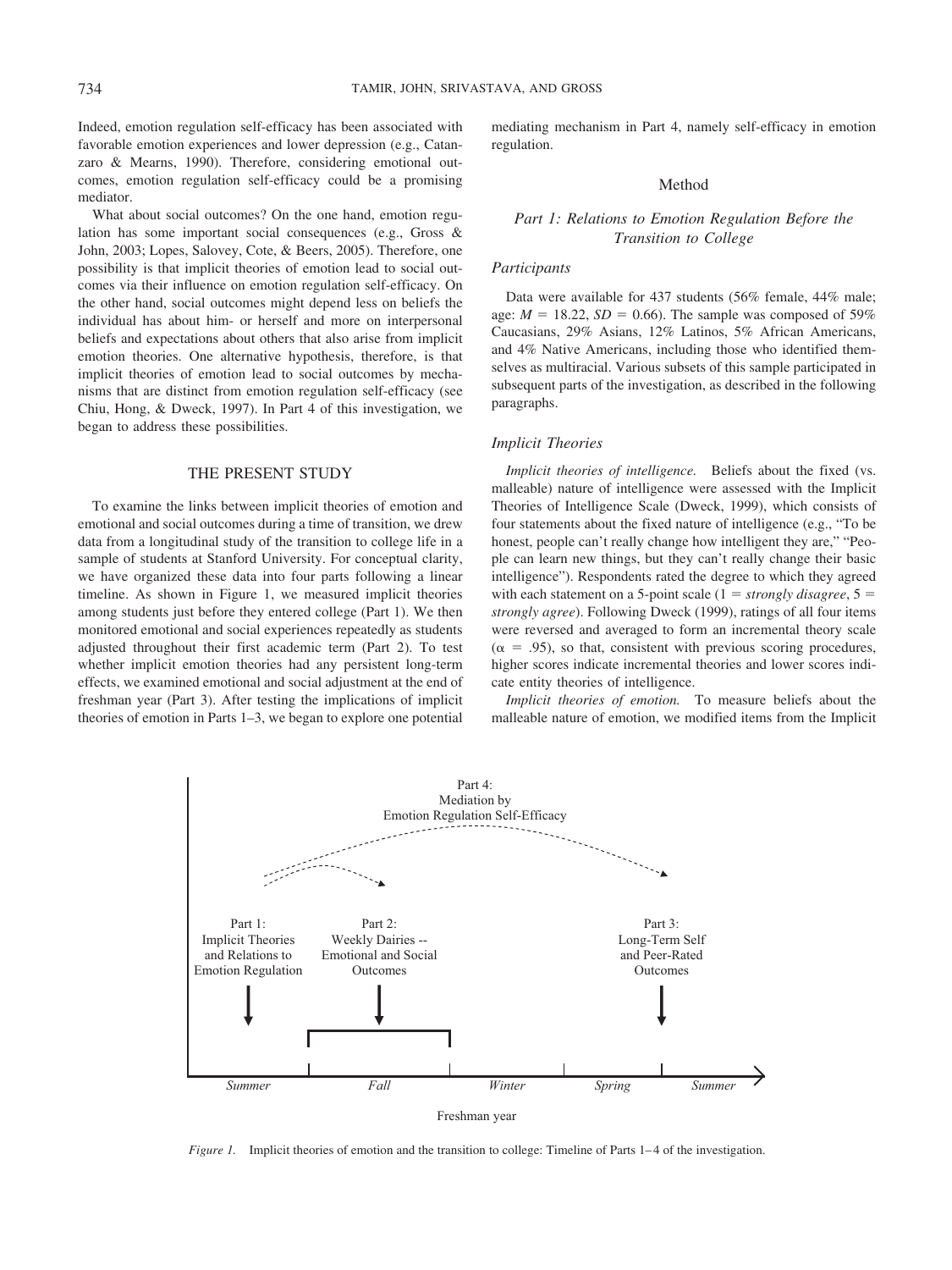Theories of Intelligence Scale (Dweck, 1999) to refer to beliefs about the fixed versus malleable nature of emotion. The scale includes two incremental items, "Everyone can learn to control their emotions," "If they want to, people can change the emotions that they have," and two entity items, "No matter how hard they try, people can't really change the emotions that they have," "The truth is, people have very little control over their emotions." To compute an overall score, we reverse scored the two entity items and then averaged across all items ( $\alpha = .75$ ) so that, consistent with beliefs about intelligence, higher scores indicate incremental theories and lower scores indicate entity theories of emotion.<sup>1</sup>

# *Emotion Regulation Self-Efficacy, Strategies, and Emotional Intensity*

To measure emotion regulation self-efficacy, participants read 10 scenarios regarding emotion-eliciting events drawn from daily collegiate life (e.g., taking an important exam, running into a former boyfriend or girlfriend) and rated how confident they were in their ability to control their emotions in each scenario ( $\alpha = .82$ ) on a  $0-100$  scale ( $0 = cannot do at all, 100 = certainly can do$ ).

Individual differences in habitual use of the emotion regulation strategies of cognitive reappraisal and expressive suppression were assessed with the Emotion Regulation Questionnaire (Gross & John, 2003). The questionnaire includes six items for cognitive reappraisal (e.g., "I control my emotions by changing the way I think about the situation I'm in";  $\alpha = .82$ ) and four items for expressive suppression (e.g., "I control my emotions by not expressing them";  $\alpha = .70$ ). Finally, individual differences in emotional intensity were measured with Gross and John's (1998) 6-item scale (e.g., "I have strong emotions";  $\alpha = .74$ ).

# *Part 2: Weekly Diaries of Emotional and Social Outcomes*

Participants completed up to 10 weekly assessments throughout the fall quarter  $(M = 6)$ , submitting their reports at the end of each week through a specially designed Web site. Each week during the fall quarter, participants rated their emotional experiences and the degree of social support they received from friends and parents in the past week. Positive emotions were measured with four items: happy/pleased/contented, proud/accomplished/successful, cared about/loved/connected, interested/intellectually engaged/stimulated ( $\alpha = .78$ ). Negative emotions were also measured with four items: anxious/nervous, angry/irritated/pissed off, sad/depressed/ down, tired/fatigued ( $\alpha = .76$ ). In both cases, participants rated how much they felt each emotion in the past week on a 4-point scale  $(0 = not at all, 4 = extremely)$ .

*Social support* was defined as the degree of emotional support students received from their friends at Stanford. *Parental support* was defined as the degree of emotional support students received from their parents. Both ratings were made on a 7-point scale  $(1 =$ *no support*, 7 *great support*).

Weekly assessments were available for 236 students (57% female, 43% male) who participated in Part 1 of this investigation. As expected, attrition analyses indicated that students who completed the weekly assessments did not differ significantly from students in our core sample on the main variables of interest, including implicit beliefs about emotion and emotion regulation self-efficacy.

# *Part 3: Long-Term Outcomes Reported by Self and Peers*

# *Self-Reported Outcomes: Positive and Negative Emotion, Adjustment, and Social Functioning*

Ratings were provided at the end of the final quarter of freshman year. Participants rated how often in the past quarter they experienced particular emotions on a 4-point scale (1 = *rarely or none of the time*,  $4 = most or all of the time$ . Positive emotions were measured by ratings of happiness and interest ( $\alpha = .71$ ), and negative emotions were measured by ratings of anxiety, anger, and sadness ( $\alpha$  = .64). Psychological well-being across different domains was measured by 9 items ( $\alpha = .69$ ) that tap domains of psychological well-being suggested by Ryff and Keyes (1995), such as environmental mastery and personal growth. Depressive symptoms were measured by the 10-item ( $\alpha = .83$ ) version of the Center of Epidemiological Studies Depression Scale (CES–D; Andresen, Malmgren, Carter, & Patrick, 1994).

Following Astin (1993), *social adjustment* was defined for participants as the degree to which they felt they had adjusted to college and the degree to which they felt they fit in at Stanford; participants rated both on a 7-point scale  $(1 = not very well, 7 = 1)$ *very well*), and the two ratings were averaged ( $\alpha = .80$ ). *Loneliness* was defined as feelings of "loneliness, isolation, or rejection," which participants rated on a 5-point scale  $(0 = not at all, 4 = 1)$ *extremely*).

These data were available for 364 (59% female, 41% male) students who participated in Part 1 of this investigation. Attrition analyses indicated that students who completed the end-of-year assessment did not differ significantly from students in our core sample on any of the variables of interest, including implicit beliefs about emotion and emotion regulation self-efficacy.

# *Peer-Reported Outcomes: Positive and Negative Emotion, Adjustment, and Social Functioning*

Given time constraints, questions for peers were designed to be brief but as similar as possible to those used in the self-reports. To assess emotion in the past quarter, peers rated the target person's positive emotions ( $\alpha = .50$ ) and negative emotions ( $\alpha = .66$ ) by using the same emotions used in the self-reports. Psychological well-being was assessed by seven items ( $\alpha = .67$ ) that tap the domains suggested

<sup>&</sup>lt;sup>1</sup> A reviewer wondered whether the two items on our measure that ask about control of emotion and the two items that ask about change of emotion might assess distinct aspects of implicit emotion beliefs. To find out, we correlated the mean of the two "control" items with the mean of the two "change" items and found these less reliable part scores were nonetheless strongly correlated ( $r = .61$ ,  $p < .001$ ). Even more important, the pairwise interitem correlations across the two sets of items were as large as those within each set; that is, the four items did not form two distinct clusters but assessed a single underlying construct. Finally, to ensure that the control and change items related to external variables in the same way (as one would expect if they were tapping the same underlying construct), we repeated all analyses reported in this article twice, once with the aggregate of the two "control" items and once with the aggregate of the two "change" items instead of the total score. The pattern of results obtained for the total score was fully replicated by both of the two part scores, confirming that our measure assesses a single construct.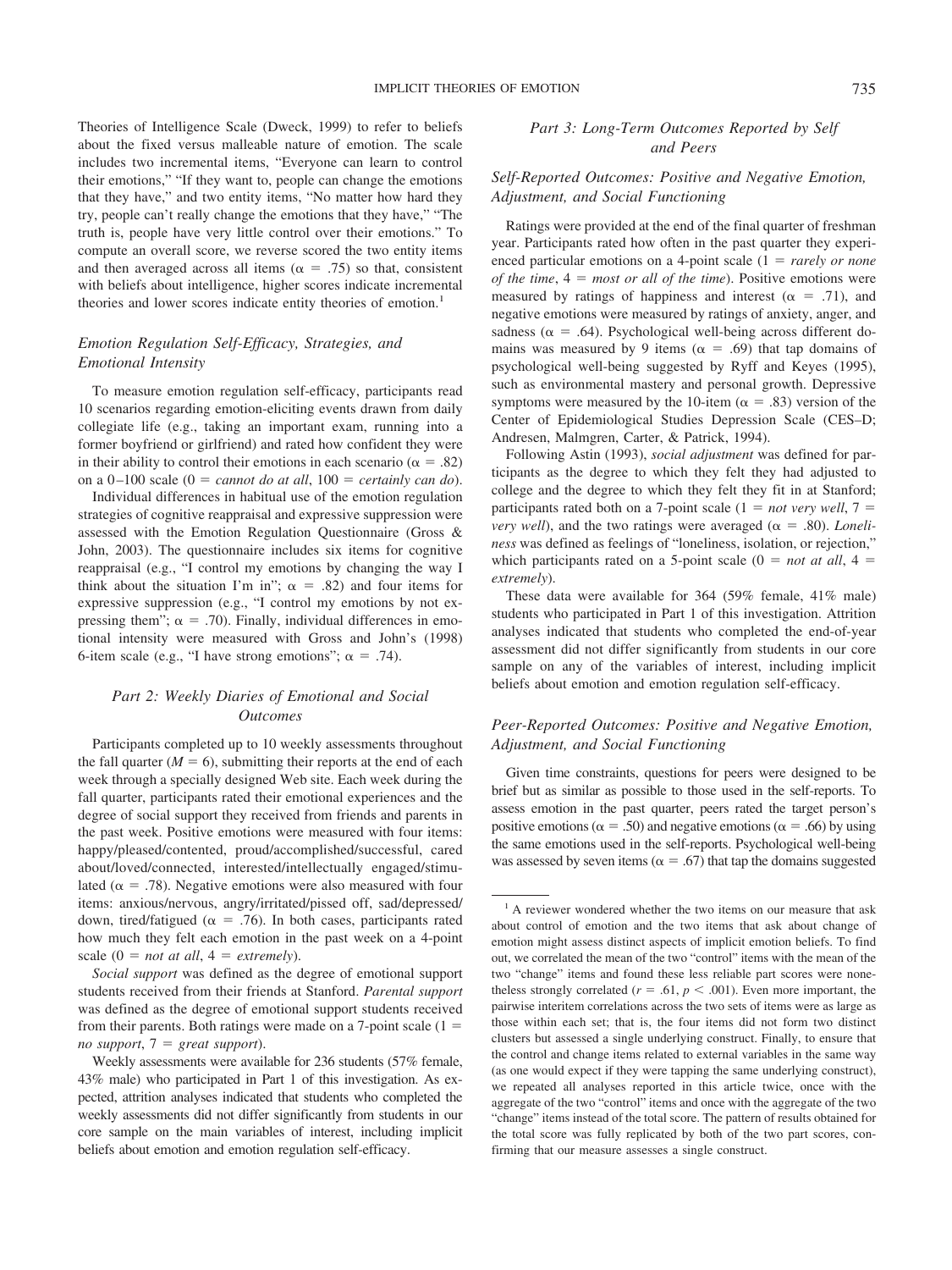by Ryff and Keyes (1995). To measure depressive symptoms, peers rated the degree to which the target felt depressed in the past quarter on a 5-point scale  $(0 = not at all, 4 = extremely)$ . Finally, *social adjustment* was defined for the peers as the degree to which the target person seemed "settled in at Stanford," and *loneliness* was defined as the degree to which the target was "lonely and isolated" during the past quarter; the peers rated both social indices on a 5-point scale  $(0 =$ *not at all,*  $4 =$  *extremely*).

Ratings from 2 or 3 knowledgeable peers were available for 163 of the participants who provided self-reported outcomes in Part 3 of the investigation. In total, students nominated 382 peers (63% female, 37% male) who knew the target students well. Participants who provided ratings from 2–3 peers did not differ significantly from those who did not provide ratings on all the variables of interest that were assessed in Part 1 of this investigation.

## *Part 4: Emotion Regulation Self-Efficacy as a Mediator*

To test whether emotion regulation self-efficacy mediated the effects of implicit theories of emotion on emotional and social functioning, we followed the steps outlined by Baron and Kenny (1986) and by Krull and MacKinnon (1999, 2001). First, in Part 1, we tested whether implicit theories of emotion (i.e., the predictor) were related to emotion regulation self-efficacy (i.e., the hypothesized mediator). Second, in Parts 2 and 3, we tested whether implicit theories of emotion were linked to emotional and social outcome variables. Third, in Part 4, we tested whether emotion regulation self-efficacy was associated with the outcomes described in Parts 2 and 3 in regression analyses that also included implicit theories of emotion.

Full mediation was indicated when implicit theories of emotion no longer predicted an outcome variable after controlling for emotion regulation self-efficacy. Partial mediation was indicated when the association between implicit theories of emotion and an outcome variable was reduced substantially after controlling for emotion regulation self-efficacy. The significance of the mediation effects were evaluated with Sobel (1982) tests, as recommended by Krull and MacKinnon (1999, 2001).

#### Results

# *Part 1: Relations to Emotion Regulation Before the Transition to College*

## *Implicit Theories of Emotion and Intelligence*

The means and standard deviations of individual differences in implicit theories of emotion as well as their intercorrelations are presented in Table 1. As shown in the table and consistent with prior work on implicit theories of intelligence (Dweck et al., 1995a), participants in our sample, on average, tended to view intelligence as somewhat malleable  $(M = 3.17)$ . As expected, participants tended to view emotions as more malleable (*M* 3.33) than intelligence, as indicated by a paired-samples *t* test,  $t(435) = 2.71, p < .01.$ 

The correlation between implicit theories of intelligence and emotion was, as expected, positive but modest in size, indicating that the two are related but clearly separable from one another. Because implicit theories of emotion and intelligence were significantly correlated, we controlled for implicit theories of intelli-

#### Table 1

*Cross-Sectional Correlations Among Incremental Theories of Emotion and Intelligence and Emotion Regulation Variables at the Beginning of the Longitudinal Study (Part 1)*

| Variable                                             |                         | 2                       | 3             | 4      | 5 |
|------------------------------------------------------|-------------------------|-------------------------|---------------|--------|---|
|                                                      |                         | Incremental theories    |               |        |   |
| 1. Emotion<br>2. Intelligence                        | $27^*$                  |                         |               |        |   |
|                                                      |                         | Emotion regulation      |               |        |   |
| 3. Self-efficacy<br>4. Reappraisal<br>4. Suppression | $.24*$<br>$.35*$<br>.04 | $.14*$<br>.07<br>$-.01$ | $.21*$<br>.00 | $-.03$ |   |
| $< 0.05$ .                                           |                         |                         |               |        |   |

gence in subsequent analyses to ensure independent effects. As in prior work, implicit theories of emotion and intelligence were not consistently related to either gender or ethnicity.

# *Emotion Regulation and Implicit Theories of Emotion and Intelligence*

Table 1 presents the correlations among implicit theories of emotion and intelligence and emotion regulation variables. Consistent with our formulation, incremental theories of emotion were associated with greater emotion regulation self-efficacy. Selfefficacy was also positively related to incremental theories of intelligence. However, the association between emotion regulation self-efficacy and incremental theories of emotion remained significant and essentially unchanged when the effects of implicit theories of intelligence were controlled ( $pr = .21$ ,  $p < .05$ ). On the other hand, implicit theories of intelligence were no longer significantly correlated with emotion regulation self-efficacy after partialling out implicit theories of emotion ( $pr = .08$ , *ns*).

As expected, incremental theories of emotion, but not intelligence, were positively associated with habitual use of cognitive reappraisal. Implicit theories of emotion, however, were not related to expressive suppression. These associations remained unchanged even after we controlled for implicit theories of intelligence (cognitive reappraisal:  $pr = .34$ ,  $p < .05$ ; expressive suppression:  $pr = .04$ , *ns*).

Finally, individuals with more intense emotional experiences might be more likely to develop entity theories of emotion. Indeed, in our sample, incremental theories of emotion were negatively associated with emotional intensity  $(r = -.21, p < .05)$ . To examine whether emotional intensity might drive the link between implicit theories of emotion and emotion regulation, we partialled out emotional intensity. As expected, all the effects reported in Table 1 remained significant and were essentially unchanged in effect sizes (i.e., emotion regulation self-efficacy:  $pr = .20$ ; cognitive reappraisal:  $pr = .35$ ; expressive suppression:  $pr = -.02$ ). Thus, the associations between implicit theories of emotion and individual differences in emotion regulation could not be explained simply by underlying differences in the intensity of the individual's emotional experiences.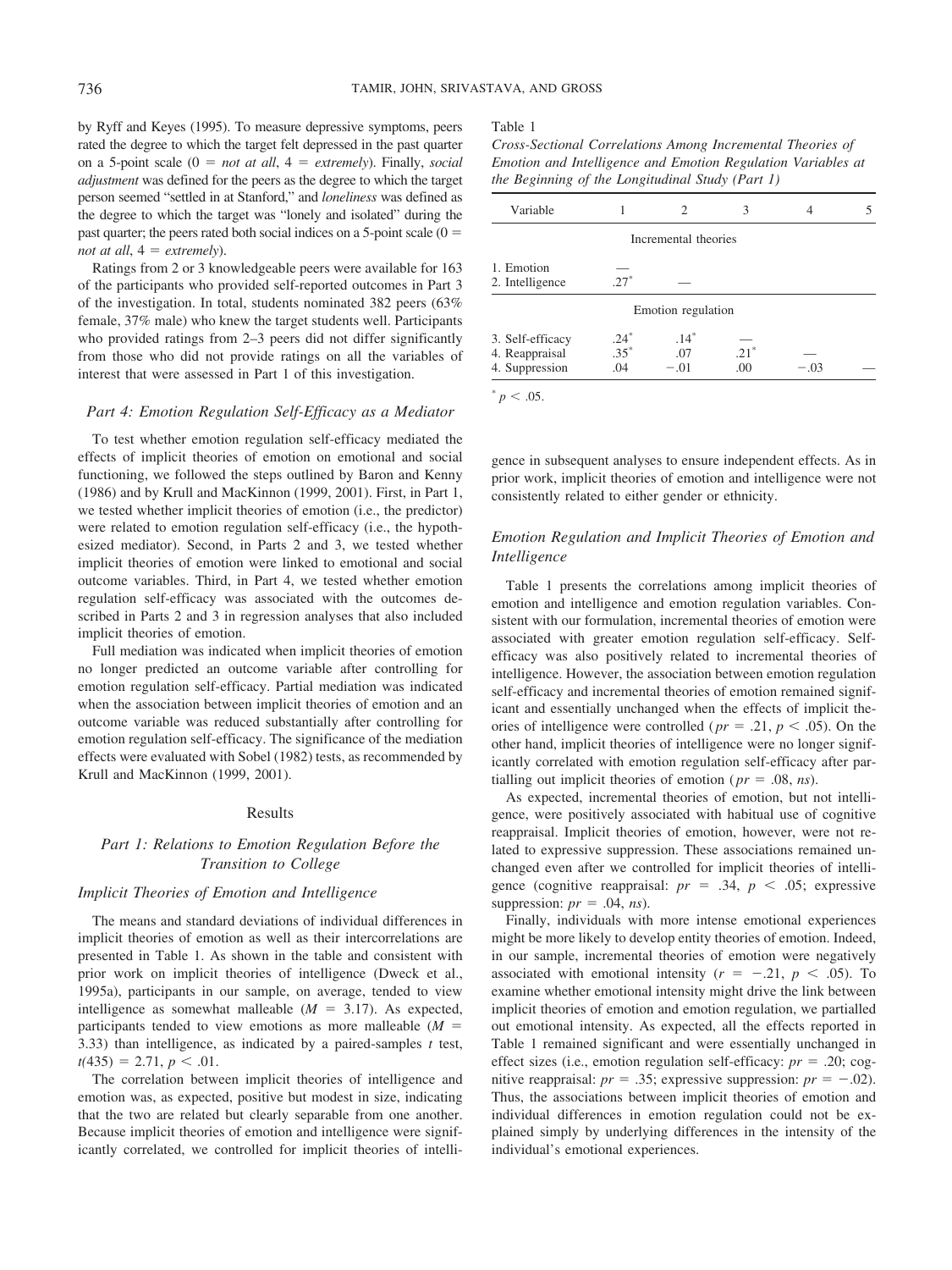The results of Part 1 indicate that students entered college holding rather different beliefs about the malleable nature of emotions. Moreover, those who viewed emotions as malleable (vs. fixed) felt a greater sense of self-efficacy in regulating their emotions and used cognitive reappraisal more frequently to do so. In Part 2, we examine the links between implicit theories and students' emotional and social experiences during their first academic term in college.

# *Part 2: Weekly Diaries of Emotional and Social Outcomes*

## *Data Analysis*

Individual growth modeling is a type of multilevel modeling (also known as *mixed* or *hierarchical linear modeling*) that estimates individual-level trajectories as well as the sample-level trajectory (Singer & Willett, 2003). The analysis of multilevel data is accomplished by using one- and two-level models. The Level 1 model estimates variations in an outcome variable (e.g., positive emotion) as a function of time (e.g., week in the academic quarter). Such models include an intercept  $(\pi_{0i})$  that describes an individual's average level on the outcome variable across time and a time-varying covariate  $(\pi_{1i})$  that captures the magnitude of timedependent changes. "Week in the term" was the variable that represented time in our models. Following Singer and Willett (2003), week was centered at the sample mean (5.5) across all measurement occasions (see also Kreft, DeLeeuw, & Aiken, 1995). The Level 1 model took the following form:

$$
Y_{ij} = \pi_{0i} + \pi_{1i} (WEEK - 5.5) + \varepsilon_{ij}.
$$
 (1)

The Level 2 model estimates individual differences in the Level 1 parameters as a function of between-subjects variables. Given that implicit theories of emotion and intelligence were correlated in Part 1, implicit theories of intelligence were included as a control in all Level 2 models. Scores on implicit theories were centered (see Singer & Willett, 2003). Level 2 models took the following form:

$$
\pi_{0i} = \gamma_{01EMOTIONSi} + \gamma_{02INTELIGENCEi} + \zeta_{0i}.
$$

$$
\pi_{1i} = \gamma_{10} + \gamma_{11EMOTIONSi} + \gamma_{12INTELIGENCEi} + \zeta_{1i}.
$$
 (2)

We tested four separate linear mixed models, one for each dependent measure, as described in the following paragraphs.<sup>2</sup> All models were tested with the linear mixed models procedure in SPSS 11.5 (SPSS, Inc., 2002).

### *Positive and Negative Emotion Experiences*

We examined a linear mixed model in which positive emotions were entered as the outcome variable, with centered week, implicit theories of emotion, and implicit theories of intelligence as predictors. As expected, implicit theories of emotion were a significant predictor of positive emotions ( $\gamma = .11$ ),  $t(238) = 2.60$ ,  $p <$ .05. To illustrate this relationship, we computed estimated values separately for individuals high  $(+1SD)$  and low  $(-1SD)$  in incremental theories of emotion (Aiken & West, 1991), with all other variables set to their mean level (i.e., zero). As shown in Figure 2, individuals who held entity (vs. incremental) theories of emotion experienced fewer positive emotions throughout the term. This was the case even after controlling for the effects of theories of intelligence. Implicit theories of emotion did not interact with week,  $t(188) < 1$ , indicating that the effect on positive emotion experience was consistent throughout the first academic term.

In a second linear mixed model, negative emotions were entered as the outcome variable. Implicit theories of emotion were again a significant predictor of negative emotions ( $\gamma = -.12$ ),  $t(234) =$ 2.45,  $p < .05$ . As shown in Figure 2, individuals who held entity (vs. incremental) theories of emotion experienced more negative emotions throughout the academic term. This effect was found even after controlling for implicit theories of intelligence. Again, implicit theories of emotion did not interact with week,  $t(193)$  < 1, indicating that the effect on negative emotions was consistent throughout the academic term.

# *Social Support From College Friends and Parental Support*

We ran an additional model, with support from college friends as the outcome variable. The Week  $\times$  Implicit Theories of Emotion interaction was significant ( $\gamma = .05$ ), *t*(180) = 2.66, *p* < .05, indicating that the change trajectory of emotional support over the course of the academic term varied as a function of individual differences in implicit theories of emotion. To illustrate this trajectory, we computed separate estimated values for the first and last week in the term, separately for individuals high ( 1*SD*) and low  $(-1SD)$  in incremental theories of emotion (Aiken & West, 1991). As shown in Figure 3, as time went by, individuals who held entity theories of emotion received less and less support from their new college friends. On the other hand, as individuals with incremental theories of emotion progressed through the quarter, they received gradually increasing support from their new college friends.

In a separate model, we examined support from parents as the outcome variable. As expected, there were no significant effects for implicit theories of emotion. To test whether implicit theories of emotion still affected social support from college friends even when weekly parental support was controlled, we ran an additional model in which parental support was also centered as a Level 1 predictor. The Week  $\times$  Implicit Theories of Emotion interaction remained significant, with the same effect size ( $\gamma = .05$ ),  $t(181) =$ 2.66,  $p < .05$ . This finding indicates that implicit theories of emotion were relevant to social support in new college relationships, but not to all personal relationships, such as those that had been established prior to the beginning of college.

## *Summary and Limitations*

The results of Part 2 indicate that early in the transition to college, implicit theories of emotion influence the emerging trajectory of emotional and social experiences. Over the course of several months, individuals who held entity theories of emotion, but not intelligence, experienced more negative and fewer positive emotions. Furthermore, as time went by, they received decreasing

<sup>&</sup>lt;sup>2</sup> The pattern of findings remained the same when the effects of gender and interactions with gender were included in the Level 2 models.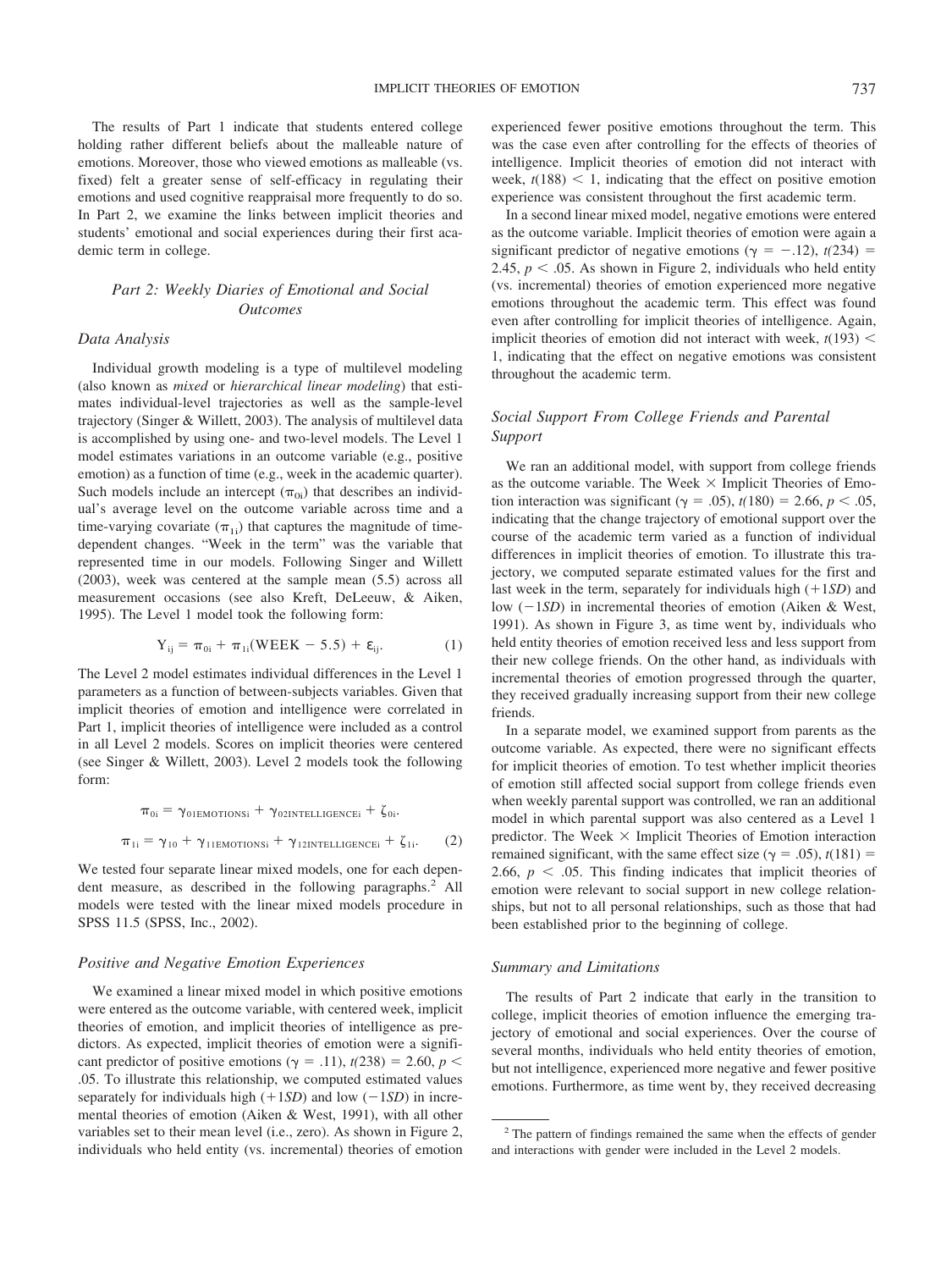

*Figure 2.* Estimated negative and positive emotion experience as a function of incremental versus entity theories of emotion (Part 2).

levels of support from their new college friends. On the other hand, individuals who held incremental theories of emotion experienced fewer negative, and more positive, emotions throughout the quarter. In addition, as the quarter progressed and their new college friends got to know them better, they received gradually and continuously increasing support. It is important to note that these effects were not applicable to all interpersonal relationships (e.g., those involving parents); instead, they were unique to new relationships with friends in college.



*Figure 3.* Estimated social support from college friends as a function of incremental versus entity theories of emotion and week in the academic term (Part 2).

Part 2 also has several limitations. First, the temporal scope was limited in that participants were followed only through the end of the first quarter of their freshman year. One important goal of Part 3 of the investigation, therefore, was to assess whether these implicit theories would predict outcomes even at the end of freshman year. Second, the considerable time commitment required of participants in continuous sampling procedures puts constraints on sample size (Scollon, Kim-Prieto, & Diener, 2003). Although our sample was large enough to test our hypotheses, it is important to demonstrate that the effects emerge again in a relatively larger sample. In Part 3, therefore, we examine the implications of implicit theories of emotion with a larger sample of participants at the end of freshman year.

Finally, in Part 2, individuals reported on their own emotional and social experiences. Although such weekly reports provide a direct window into individuals' personal experience, it is important to broaden their ecological validity by examining peer-report evidence as well. Well-acquainted peers who have observed the individual in a wide range of emotion-eliciting situations and social settings can provide an important additional perspective on the individual's emotional experiences and social adjustment. Peer reports reflect behavioral trends the individual has manifested over time and across situations. Reports by peers are particularly important when assessing the individual's social functioning because such functioning involves relationships with the peers themselves (see also Cairns & Green, 1979). Therefore, in Part 3, we also test whether findings for selfreported outcomes are replicated in peer ratings.

# *Part 3: Long-Term Outcomes Reported by Self and Peers*

# *Predicting Self-Reported Outcomes From Implicit Theories of Emotion and Intelligence*

Table 2 presents the longitudinal correlations of incremental theories of emotion and intelligence with self-reported emotional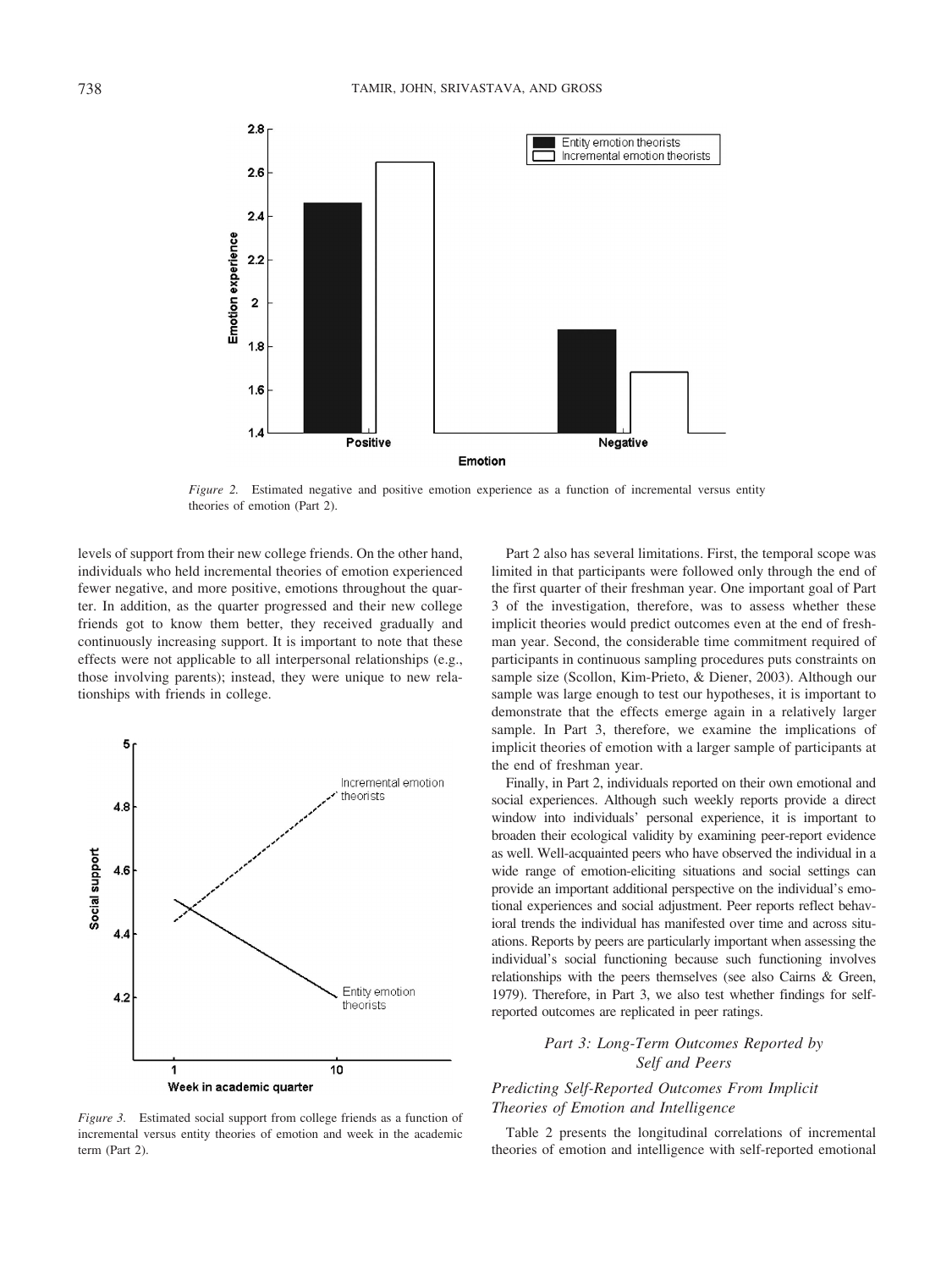#### Table 2

| Predicting Self-Reported Emotional and Social Outcomes at the |
|---------------------------------------------------------------|
| End of Freshman Year: Longitudinal Correlations With          |
| Incremental Theories of Emotion and Intelligence (Part 3)     |

|                          | Incremental theories |              |                                              |  |
|--------------------------|----------------------|--------------|----------------------------------------------|--|
| Outcome variable         | Emotion              | Intelligence | Emotion<br>(partialling out<br>intelligence) |  |
| Emotional and well-being |                      |              |                                              |  |
| outcomes                 |                      |              |                                              |  |
| Positive emotions        | $.16*$               | .04          | $.14*$                                       |  |
| Negative emotions        | $-.18*$              | $-.04$       | $-.16^*$                                     |  |
| Well-being               | $24^*$               | 04           | $.20^*$                                      |  |
| Depression               | $-.15^*$             | $-.03$       | $-.13*$                                      |  |
| Social outcomes          |                      |              |                                              |  |
| Social adjustment        | $.12*$               | $-.06$       | $.13*$                                       |  |
| Loneliness               | $-.16^*$             | $-.01$       | $-.14$ <sup>*</sup>                          |  |

 $p < .05$ .

and social outcomes. Consistent with the results in Part 2, incremental theories of emotion, measured before coming to Stanford, were linked to more positive emotions and fewer negative emotions at the end of freshman year. In terms of broader well-being, incremental emotion theories predicted greater psychological wellbeing and lower rates of depression. Finally, in terms of social outcomes, incremental theories of emotion predicted better social adjustment and less loneliness. Unlike incremental theories of emotion, incremental theories of intelligence were not related to any of these outcomes. Moreover, as shown in Table 2, the effects of implicit theories of emotion remained essentially unchanged even when the effects of implicit theories of intelligence were controlled. These findings indicate that cognitive beliefs about the malleability of emotion prior to college can foretell emotional and social adjustment to college almost 1 year later.

## *Predicting Peer-Reported Outcomes From Implicit Theories of Emotion and Intelligence*

Table 3 presents the longitudinal correlations of the implicit theories with peer-reported outcomes. Replicating the pattern found with self-reports, peers reported that individuals with incremental theories of emotion had more positive emotions and less negative emotions. Peers also rated individuals with incremental theories of emotion as greater in psychological well-being and as less depressed. Corroborating self-reports, peers rated individuals holding incremental theories of emotion as socially better adjusted and as less lonely during the last quarter of freshman year. As with self-reports, peer-rated outcomes were not related to implicit theories of intelligence, and the correlations with implicit theories of emotion remained essentially unchanged when controlling for implicit theories of intelligence.

Overall, across outcome variables, the pattern of findings in reports by knowledgeable peers closely paralleled those in the self-reports. Such consistency substantially buttresses our confidence in the present findings and, by implication, further corroborates the findings in Part 2. Implicit theories of emotion that were held before entering college predicted critical psychological and social outcomes nearly 1 year later, regardless of data source.

## *Part 4: Emotion Regulation Self-Efficacy as a Mediator*

## *Mediation of Self-Reported Emotional Outcomes*

To test for mediation of emotional outcomes, we conducted six mediation tests, two tests for emotion experiences during the first quarter and four tests at the end of freshman year. Overall, emotion regulation self-efficacy significantly mediated five of these emotion and well-being outcomes.

*Immediate emotion effects during the first quarter.* We first tested whether emotion regulation self-efficacy mediated the effects of implicit theories of emotion on negative or positive emotions (Part 2). Specifically, we ran linear mixed models that included implicit theories of emotion and emotion regulation selfefficacy as Level 2 predictors and negative emotion or positive emotion as the outcome variable. Higher levels of emotion regulation self-efficacy predicted less negative emotion ( $\gamma = -.01$ ),  $t(230) = 5.19$ ,  $p < .05$ , as did implicit theories of emotion. As expected, Sobel tests for mediation indicated that the effect of implicit theories of emotion on negative emotion was significantly reduced (Sobel's  $z = 3.98$ ,  $p < .05$ ). Emotion regulation selfefficacy did not significantly predict positive emotion, but the effect was in the right direction ( $\gamma = .005$ ),  $t(239) = 1.89$ ,  $p = .06$ . The Sobel test in this case was not significant (Sobel's  $z = 1.62$ , *ns*).

*Long-term emotion effects.* To test for mediation of outcomes at the end of freshman year (Part 3), we first conducted regression analyses predicting negative emotion, positive emotion, psychological well-being, and depression reported at the end of freshman year from both implicit theories of emotion and emotion regulation self-efficacy. Emotion regulation self-efficacy predicted negative emotions ( $\beta$  = -.10, *p* < .05), positive emotions ( $\beta$  = .19, *p* < .05), psychological well-being ( $\beta$  = .25,  $p$  < .05), and depression  $(\beta = -.22, p < .05)$  at the end of freshman year. In all these cases, implicit theories of emotion remained a significant predictor when

#### Table 3

*Predicting Peer-Reported Emotional and Social Outcomes at the End of Freshman Year: Longitudinal Correlations With Incremental Theories of Emotion and Intelligence (Part 3)*

|                                    |                  | Incremental theory |                                                  |  |
|------------------------------------|------------------|--------------------|--------------------------------------------------|--|
| Outcome variable                   | Emotion          | Intelligence       | Emotion<br>(partialling)<br>out<br>intelligence) |  |
| Emotion and well-being<br>outcomes |                  |                    |                                                  |  |
| Positive emotions                  | .19 <sup>†</sup> | .10                | $.18^{\dagger}$                                  |  |
| Negative emotions                  | $-.15^{\dagger}$ | .05                | $-.17^{\dagger}$                                 |  |
| Well-being                         | .16 <sup>†</sup> | .05                | $.15^{\dagger}$                                  |  |
| Depression                         | $-.14^{\dagger}$ | .08                | $-.15^{\dagger}$                                 |  |
| Social outcomes                    |                  |                    |                                                  |  |
| Social adjustment                  | $.24^{\dagger}$  | .03                | $.24^{\dagger}$                                  |  |
| Loneliness                         | $-.17^{\dagger}$ | .06                | $-.18^{\dagger}$                                 |  |

 $\frac{p}{p}$  < .05, one-tailed.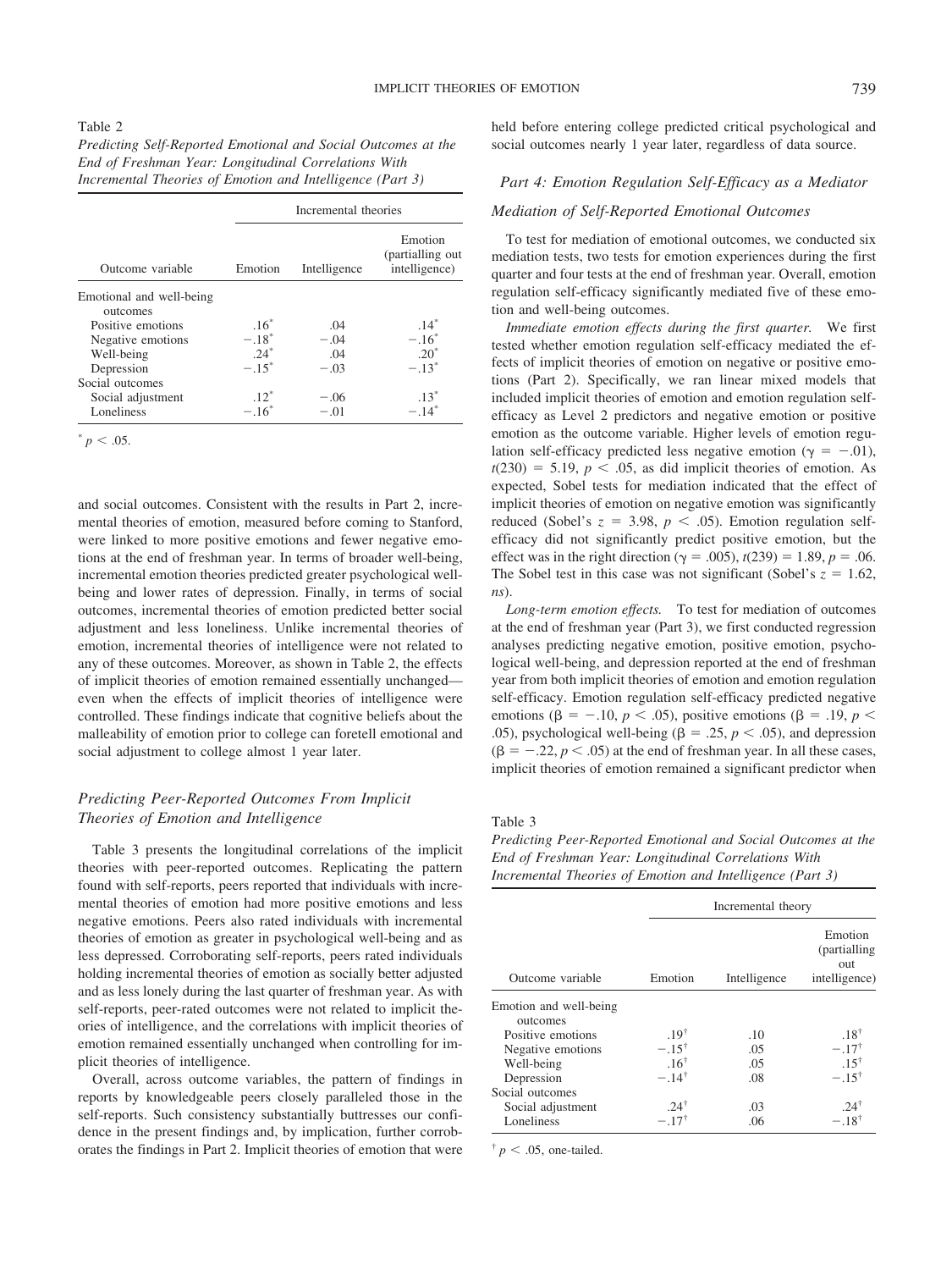emotion regulation self-efficacy was included in the regression. However, subsequent Sobel tests indicated that in all cases the effects of implicit theories of emotion were significantly reduced (Sobel's  $zs = 3.89, 2.38, 4.48,$  and 3.82, respectively,  $ps < .05$ ). Taken together, these findings suggest that emotion regulation self-efficacy partially mediated the effects of implicit theories of emotion on negative emotion, positive emotion, psychological well-being, and depression at the end of freshman year.

## *Mediation of Self-Reported Social Outcomes*

None of the social outcomes were mediated by individual differences in emotion regulation self-efficacy. Emotion regulation self-efficacy predicted neither the effects of implicit theories of emotion on social support during the first academic term (Part 2) nor the loneliness or social adjustment at the end of freshman year (Part 3). Moreover, none of the Sobel tests for mediation were significant in these cases.

## *Mediation of Peer-Reported Emotional and Social Outcomes*

The mediation analyses above demonstrate that emotion regulation self-efficacy mediated the link between implicit emotion theories and emotional, but not social, outcomes. Emotional and social outcomes at the end of freshman year were also reported by peers, although the reliabilities of peer reports were generally lower because of the smaller number of items included. Therefore, to test whether the same mediation pattern found with self-reported outcomes was replicated with peer-reported outcomes, we first created an aggregated peer-reported emotion outcome by reverse scoring peer-reported negative emotions and depression and averaging the reverse scores with positive emotions and well-being so that higher scores on the emotion aggregate reflect more positive affect. As expected, the resulting measure was substantially more reliable than each of its components ( $\alpha = .81$ ). Similarly, we created an aggregated score of peer-reported social outcomes by averaging across social adjustment and reverse-scored loneliness  $(\alpha = .74)$ .

To test for mediation of peer-reported emotional outcomes, we first conducted regression analyses predicting peer-reported emotional outcomes from both implicit theories of emotion and emotion regulation self-efficacy. Emotion regulation self-efficacy predicted emotional outcomes ( $\beta$  = .19,  $p$  < .05). However, implicit theories of emotion were no longer a significant predictor when emotion regulation self-efficacy was included in the regression. A subsequent Sobel test indicated that the effects of implicit theories of emotion were significantly reduced (Sobel's  $z = 2.08$ ,  $p < .05$ ).

The above mediation analysis was repeated with the social outcome measure. As with self-reported social outcomes, peerreported social outcomes were not mediated by individual differences in emotion regulation self-efficacy. Emotion regulation selfefficacy did not predict the effects of implicit theories of emotion on peer-reported social outcomes, and the respective Sobel test for mediation was not significant. Thus, as with the self-reported outcomes, emotion regulation self-efficacy mediated peer-reported emotional, but not social, outcomes. Such findings provide important support to the validity of our findings.

#### *Summary*

Emotion regulation self-efficacy generally mediated the effects of implicit emotion theories on emotional outcomes but not on social outcomes. In general, this pattern was consistent over time: It was obtained when examining outcomes during the first term (i.e., in Part 2) as well as at the end of freshman year (i.e., in Part 3). Such mediational patterns were found for both self-reported and peer-reported outcomes. Nevertheless, all mediation paths were partial, suggesting that emotion regulation self-efficacy is likely only one of several potential mediators.

## Discussion

Individuals differ in their implicit theories of emotion. Almost 40% of the students in our sample believed emotions to be relatively fixed (i.e., scored above the scale midpoint), whereas the rest believed them to be relatively malleable. These beliefs had important implications for emotion experience, social functioning, and general adaptation during a major life transition, namely the transition to college.

Before they entered college, individuals with entity (vs. incremental) theories of emotion reported using cognitive reappraisal less frequently to control their emotions and had a weaker sense of emotion regulation self-efficacy (Part 1). Then, during the initial period of the transition to college, implicit beliefs about emotion helped launch experiential trajectories (Part 2). In particular, individuals with entity (vs. incremental) theories of emotion experienced fewer positive and more negative emotions. In addition, as the term progressed, these individuals received less and less social support from college friends, whereas those who held incremental theories of emotion received increasing social support. The emotional and social benefits that accrued during the first academic term were sustained all the way until the end of freshman year. At the end of the year, individuals who had held entity (vs. incremental) theories of emotion before entering college had less favorable emotion experiences, lower well-being, greater depression, more loneliness, and poorer social adjustment as was evident in both self and peer-reports (Part 3).

How do beliefs about the controllability of emotion lead to increased depression and loneliness almost a year following their assessment? In Part 4, we provided preliminary findings that suggest that emotion regulation self-efficacy might serve as the link between implicit emotion theories and their emotional outcomes. Emotion regulation self-efficacy, however, did not mediate the link between implicit theories of emotion and their social outcomes.

## *Beliefs About Emotion and Their Implications*

Our findings demonstrate that beliefs about the controllability of emotion are linked to important emotional and social outcomes. By demonstrating such links, the present findings extend prior research on cognitive beliefs in emotional experience (e.g., Ben-Artzi & Mikulincer, 1995; Robinson & Clore, 2002). Prior studies have examined general beliefs about the nature of emotion, examining beliefs about controllability, predictability, stability, and other attributes of emotion (e.g., Ben-Artzi & Mikulincer, 1996; Mayer & Gaschke, 1988). Other research has linked emotional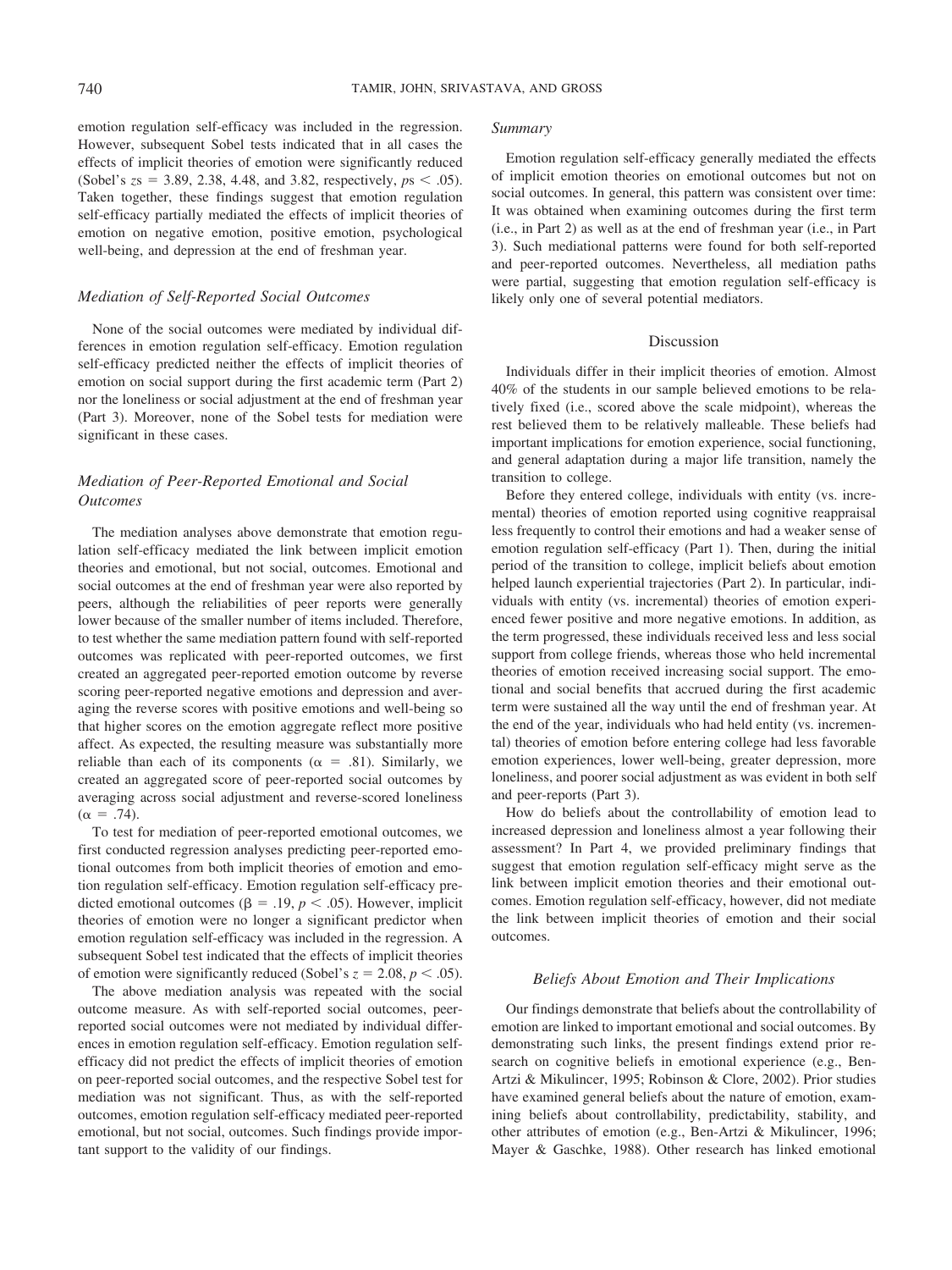outcomes to self-beliefs about personal abilities. For example, Beck (1996) suggested that emotional disorders arise from dysfunctional self-beliefs. Furthermore, Wells and Matthews (1996) suggested that maladaptive assumptions about one's ability to change can contribute to pathological outcomes.

The present findings extend such prior approaches in several important ways. First, some of the prior research has examined patterns of beliefs about emotion other than focusing on the implications of beliefs about malleability, per se, as distinct from beliefs about stability and predictability (e.g., Ben-Artzi & Mikulincer, 1995). Second, with respect to beliefs about malleability, prior research has focused primarily on self-specific beliefs. However, general beliefs likely precede self-specific beliefs. According to the health belief model (Rosenstock, 1974; Rosenstock et al., 1988), general beliefs about the malleability of health conditions are assumed to be a necessary precursor of subsequent beliefs about self-efficacy. In the emotion domain, the belief that emotions are malleable could be an important precursor of beliefs about emotion-specific capabilities in the self and in others. Consistent with these assumptions, we found that emotion regulation self-efficacy mediated the link between implicit theories of emotion and emotional outcomes.

Third, whereas self-beliefs are about the self, general beliefs have implications for both the way a person views him- or herself and the way a person perceives and responds to others. By exploring general beliefs about emotions, we were able to demonstrate important consequences in both the intrapersonal and the interpersonal domains. A final point is that previous research on selfbeliefs and emotional outcomes has focused exclusively on their maladaptive implications. Our findings, on the other hand, suggest that general beliefs about emotion can have both adaptive and maladaptive implications. Our research is, therefore, of relevance to psychologists interested in unhealthy as well as in healthy functioning.

The present findings also encourage the exploration of other beliefs about emotion, including beliefs about mixed attributes such as emotional intelligence. In this respect, it is worth noting that emotion, unlike intelligence, is transient and variable. Building on prior work on implicit theories, in this investigation we examined beliefs about the controllability of emotion. It might also be useful, in the future, to explore beliefs about the stability of emotion, as well as other attributes.

## *Exploring Underlying Mechanisms*

We found that the links between implicit emotion theories and emotional experience were partially mediated by emotion regulation self-efficacy. Emotion regulation self-efficacy, however, is only one of many factors that could mediate the link between implicit theories of emotion and emotional experience. If the belief that emotions are malleable is a prerequisite for beliefs about one's personal ability to regulate one's emotions, it could underlie a host of emotion regulation processes, any one of which could influence emotion either separately or in combination. Future research should examine other emotion regulation variables as possible mediators and test whether some are more prominent than others.

The present investigation provides initial support for one possible mediation model. Clearly, however, there are many other mediation models that need to be tested. In future studies, it might be useful to assess implicit theories of emotion, potential mediators, and relevant outcomes in each of several assessments that are spread over time. Doing so would minimize any assessmentspecific effects as well as enable tests of reversed causal arrows (e.g., might the link between implicit theories of emotion and self-efficacy in emotion regulation be mediated by emotion experience?).

In the present investigation, although emotion regulation selfefficacy mediated the link between implicit emotion theories and emotional experiences, it did not mediate their links to social functioning, and this was true for outcome variables from both Parts 2 and 3. This dissociation was replicated with both selfreported outcomes and peer-reported outcomes, attesting to the reliability and validity of the findings. This replicated dissociation between emotional and social effects raises the intriguing possibility that different pathways might underlie the intra- and the interpersonal implications of implicit theories of emotion.

An important question for future research, therefore, concerns the factors that mediate the social outcomes of implicit theories of emotion. We suggest that the mediators of personal and intrapsychic outcomes (e.g., emotions, subjective well-being) involve beliefs about the self (e.g., emotion regulation self-efficacy), and our findings begin to build some support for this hypothesis. Conversely, mediators of social outcomes (e.g., social support) might involve beliefs about others (e.g., interpersonal trust). Exploring such possible mediators is an important task for future research.

## *Ruling Out Alternative Hypotheses*

In the present investigation, we were able to rule out some alternative accounts of the associations between implicit emotion theories and adaptive functioning. First, although implicit theories are assumed to be domain specific (Dweck, 1999), they are clearly based on similar worldviews (Dweck et al., 1995a). Therefore, one alternative account is that the effects of implicit theories of emotion are driven by the nature of implicit theories more generally or, specifically, by the well-studied beliefs about the malleability of intelligence. Our findings show little support for this hypothesis. Although these two kinds of implicit theories were moderately correlated (Part 1), the present effects were not driven by implicit theories of intelligence but instead were specifically and uniquely the result of implicit theories of emotion, as we were able to show consistently in our investigation.

A second alternative account centers on a third variable that potentially underlies implicit emotion theories, emotion regulation, and emotional experience as well. One such variable is emotional intensity. People with very strong emotions might be less able to regulate their emotions and might therefore view emotions as generally more difficult for people to control. As demonstrated in Part 1, however, the correlation between implicit theories of emotion and emotional intensity was small. Even more important, the associations between implicit emotion theories and all emotion regulation variables remained unchanged even after controlling for emotional intensity.

Finally, prior research has linked emotion regulation concurrently to both emotional and social outcomes (e.g., Gross & John, 2003). Thus, it is possible that individual differences in emotion regulation, such as in emotion regulation self-efficacy, underlie both implicit theories of emotion and emotional and social conse-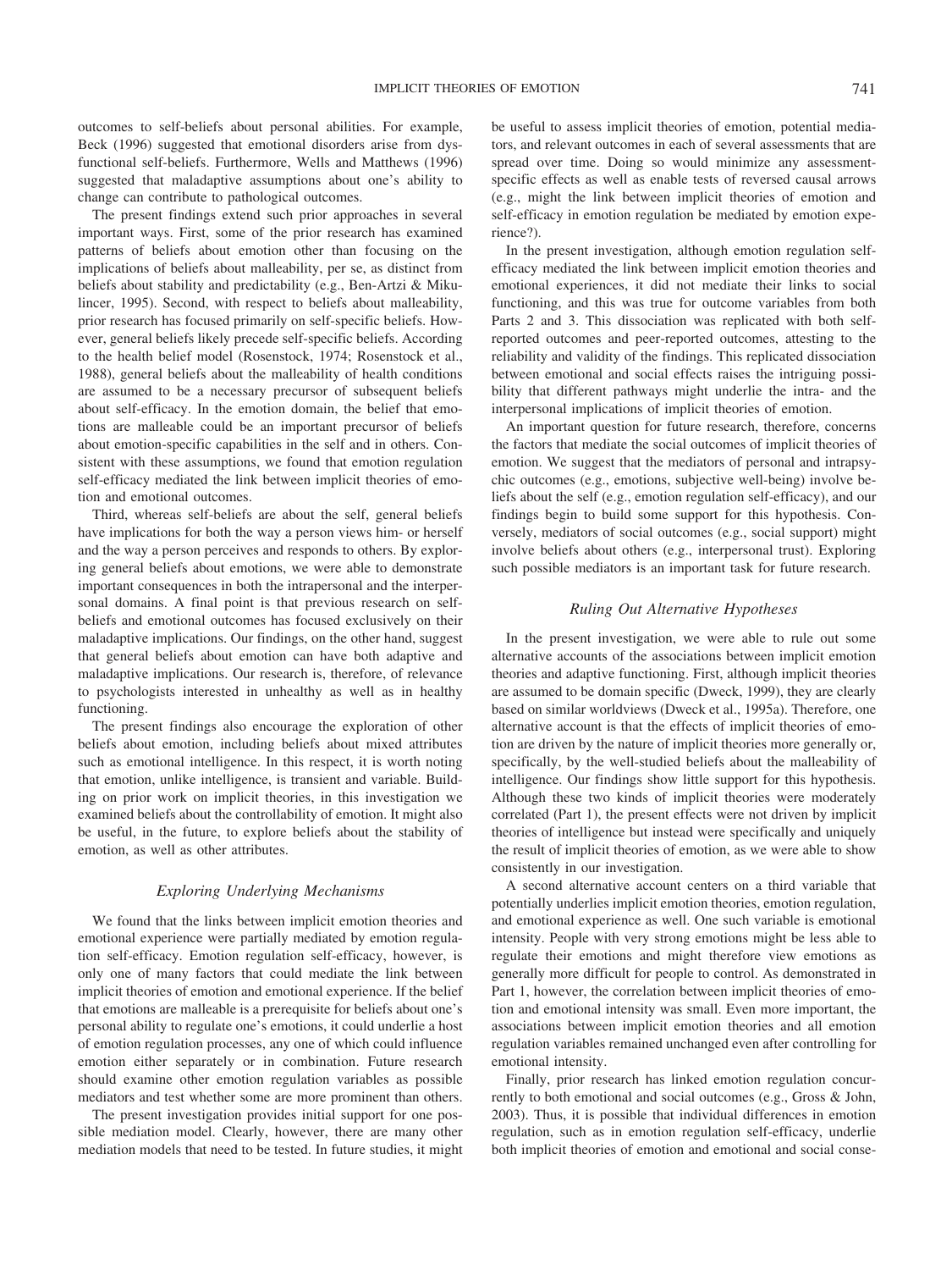quences. By showing that the link between implicit theories of emotion and social outcomes was not mediated by emotion regulation self-efficacy, we were able to rule out this and similar alternative accounts. In other words, beliefs about the malleable nature of emotion were associated with emotion regulation selfefficacy, but they also had unique and important implications to social functioning for which emotion regulation self-efficacy could not account.

#### *Limitations and Future Directions*

Research on implicit theories joins a growing body of research on the role of beliefs in self-regulation (e.g., Beck, 1996; Rosenstock, 1974; Wells & Matthews, 1996). Within this framework, our findings link implicit beliefs about emotion to emotion regulation, to emotion experience, and to social functioning. Consistent with recent evidence (e.g., Gross & John, 2003; Mikulincer, Shaver, & Pereg, 2003; Tamir, 2005), our findings emphasize the importance of individual differences in emotion regulation. In doing so, the present findings might help explain why some people are less successful than others at modifying their emotions. For example, individuals who hold entity theories of emotion might be less aware of, and open to, the possibility of changing their emotions and, therefore, less responsive to attempts by close others or by health professionals to modify maladaptive emotion patterns. Exploring such pragmatic implications and ways to devise appropriate interventions is an important task for future research.

In our investigation, implicit theories of emotion were positively associated with emotion regulation self-efficacy and cognitive reappraisal. However, it is important to acknowledge that such links might not necessarily generalize to all emotion regulation variables. In this respect, in Part 1 of this investigation, we found that implicit theories of emotion were related to cognitive reappraisal, which concerns the modification of subsequent emotion experience, but were not related to expressive suppression, which concerns the modification of overt emotion expression. Although such findings are consistent with existing evidence for the dissociation between reappraisal and suppression (e.g., Gross & John, 2003), they suggest that individuals might differ in their implicit beliefs about the experience versus the expression of emotion. Future research, therefore, should directly examine whether individuals have distinct beliefs about the malleable nature of emotion experience compared with emotion expression.

An important advantage of the present investigation is its longitudinal, multimethod design. These features, however, come at a price. Specifically, our sample size was often limited and peerreported outcomes had relatively low reliability because of the limited number of items that were included in the assessments. Such limitations might also account for the relatively small effect sizes. In the future, it is important to examine the implications of implicit theories of emotion through the use of multiple items in the assessments as well as larger sample sizes.

The longitudinal design of the present investigation allowed us to test certain hypotheses about the real-life implications of implicit theories of emotion as they evolved over time. One limitation of this design, however, is that it cannot provide direct support for causal accounts. Although causal conclusions are premature, our findings so far are certainly consistent with the view that implicit theories of emotion exert a causal influence. This view is also consistent with empirical evidence for the causal role of implicit theories in guiding self-regulation (see Dweck, 1999; Dweck et al., 1995a) and with leading models of behavioral change (e.g., Rosenstock, 1974). Future research should test the causal hypothesis more directly, for example, by experimentally manipulating beliefs about the controllability of emotion and by testing the effects of such manipulations on subsequent emotion regulation and experience.

The present investigation demonstrates that implicit theories of emotion as measured prior to the transition to college were associated with noteworthy differences in adjustment to college. However, the present investigation did not allow us to fully test the extent to which implicit theories of emotion predicted changes in adjustment during (vs. prior to) college. One exception, however, concerns the impact of implicit theories of emotion on the development of social relationships. By examining the nature of these relationships as they were being created, we were able to demonstrate that incremental theories of emotion contributed to increasing social support during the first academic term. However, because we did not include measures of emotional and social adjustment in Part 1 of the investigation, we were unable to test other models that control for baseline levels. By assessing predictors and outcomes at every longitudinal assessment, future research should examine whether implicit theories of emotion predict levels of adjustment, changes in adjustment, or both.

Consistent with findings in other domains, the present findings demonstrate positive implications to incremental beliefs about emotion. It is important to emphasize, however, that we subscribe to the idea that all beliefs have their costs and benefits. Some potential costs of incremental theories are discussed in Dweck et al. (1995b). Building on this discussion, it might be possible, for instance, that incremental theories of emotion are costly for individuals who find it difficult to come to terms with their own limitations. If a student believes that emotions are malleable yet repeatedly fails in altering her emotions, the student might end up feeling very incompetent. Examining the potential costs and benefits of implicit theories of emotion and the extent to which they vary as a function of stable dispositions are important tasks for future research.

Finally, given the implications of implicit theories of emotion, one important topic for future research concerns the precursors and the developmental trajectory of such theories. In other words, where do implicit theories of emotion come from and how do they develop? On the basis of the analysis of the origins and development of implicit theories provided in Dweck et al. (1995b), it is plausible that both temperamental differences as well as socialization practices can contribute to the development of implicit theories of emotion. For instance, might individuals who often experience unpleasant emotion (e.g., depression) be more prone to develop entity theories of emotion? In addition, might childrearing practices that encourage emotion regulation through constructive responses promote the development of incremental theories of emotion? These and other potential antecedents remain to be explored.

## *Conclusions*

"He is able who thinks he is able," noted Buddha, acknowledging the directive power of belief. The present investigation dem-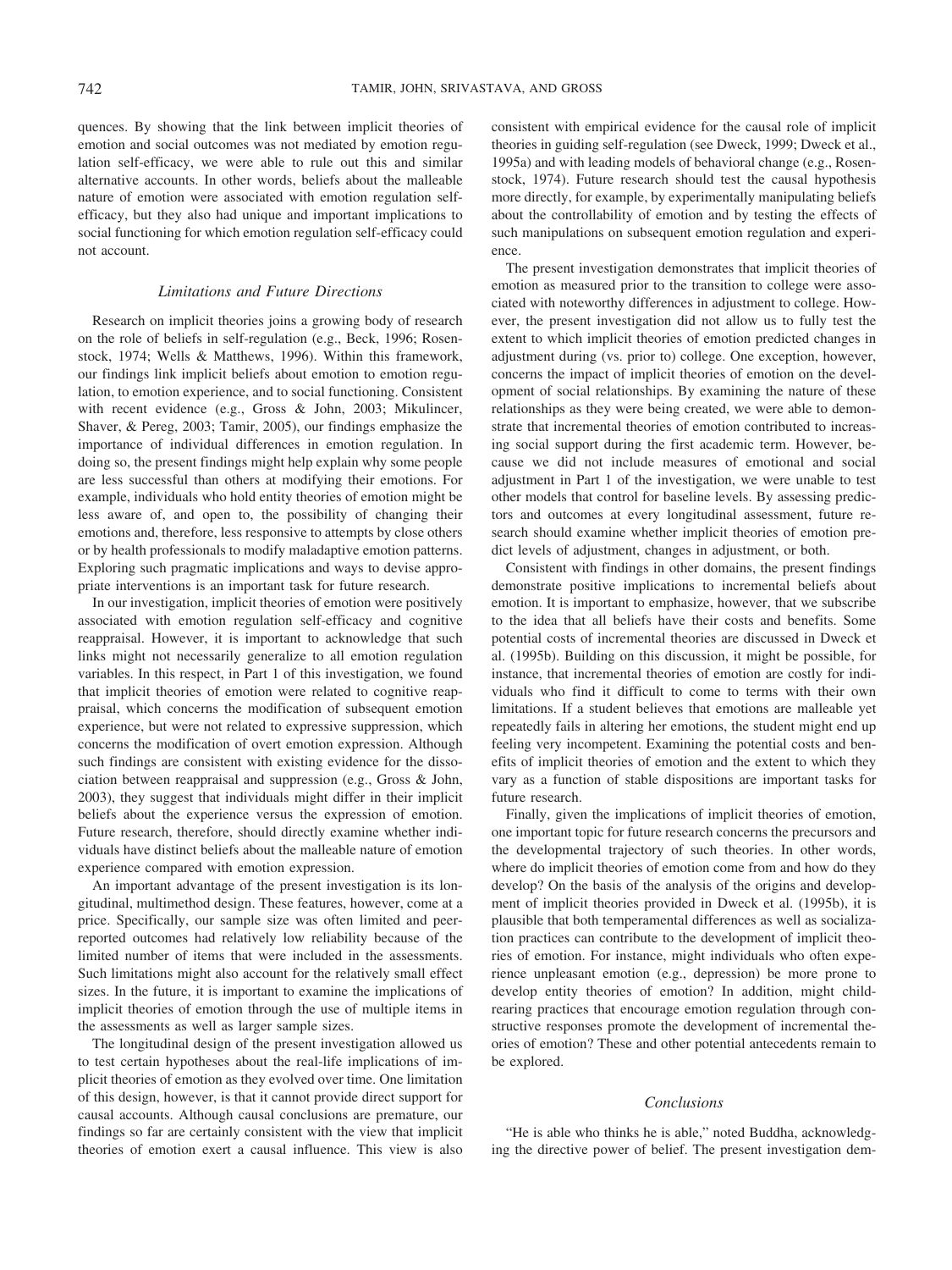onstrates that people differ in their beliefs about the malleability of emotions. Consistent with Buddha's insight, those who believe that people can control their emotions are themselves more effective in controlling their emotions and enjoy long-term emotional and social benefits. By examining implicit beliefs in the emotion domain, the present findings shed important new light on the cognitive precursors of emotion regulation.

## References

- Aiken, L. S., & West, S. G. (1991). *Multiple regression: Testing and interpreting interactions.* Thousand Oaks, CA: Sage.
- Andresen, E. M., Malmgren, J. A., Carter, W. B., & Patrick, D. B. (1994). Screening for depression in well older adults: Evaluation of a short form of the CES–D. *American Journal of Preventive Medicine, 10,* 77– 84.
- Astin, A. W. (1993). *What matters in college? Four critical years revisited.* San Francisco, CA: Jossey-Bass.
- Bandura, A. (1986). *Social foundations of thought and action: A social cognitive theory.* Englewood Cliffs, NJ: Prentice Hall.
- Baron, R. M., & Kenny, D. A. (1986). The moderator–mediator variable distinction in social psychological research: Conceptual, strategic, and statistical considerations. *Journal of Personality and Social Psychology, 51,* 1173–1182.
- Beck, A. T. (1996). Beyond belief: A theory of modes, personality, and psychopathology. In P. M. Salkovskis (Ed.), *Frontiers of cognitive therapy* (pp. 1–25). New York: Guilford Press.
- Bedier, J. (1900). *Le roman de Tristan et Iseult* [The romance of Tristan and Isolde]. Paris: Paris L'edition D'art.
- Beer, J. S. (2002). Implicit self-theories of shyness. *Journal of Personality and Social Psychology, 83,* 1009 –1024.
- Ben-Artzi, E., & Mikulincer, M. (1995). Lay theories of emotion: I. Conceptualization and measurement. *Imagination, Cognition and Personality, 15,* 249 –271.
- Ben-Artzi, E., & Mikulincer, M. (1996). Lay theories of emotion: IV. Reactions to negative and positive emotional episodes. *Imagination, Cognition, and Personality, 16,* 89 –113.
- Cairns, R. B., & Green, J. A. (1979). How to assess personality and social patterns: Observations or ratings. In R. B. Cairns (Ed.), *The analysis of social interactions: Methods, issues, and illustrations* (pp. 209 –226). Hillsdale, NJ: Erlbaum.
- Cantor, N., Norem, J. K., Niedenthal, P. M., Langston, C. A., & Brower, A. M. (1987). Life tasks and cognitive strategies in a life transition. *Journal of Personality and Social Psychology, 53,* 1178 –1191.
- Catanzaro, S. J., & Mearns, J. (1990). Measuring generalized expectancies for negative mood regulation: Initial scale development and implications. *Journal of Personality Assessment, 54,* 546 –563.
- Chaplin, W. F., John, O. P., & Goldberg, L. R. (1988). Conceptions of states and traits: Dimensional attributes with ideals as prototypes. *Journal of Personality and Social Psychology, 54,* 541–557.
- Chiu, C. Y., Dweck, C. S., Tong, J. Y. Y., & Fu, J. H. Y. (1997). Implicit theories and conceptions of morality. *Journal of Personality and Social Psychology, 73,* 923–940.
- Chiu, C. Y., Hong, Y. Y., & Dweck, C. S. (1997). Lay dispositionism and implicit theories of personality. *Journal of Personality and Social Psychology, 73,* 19 –30.
- Dresel, M. (2001). A longitudinal analysis of Dweck's motivation-processmodel in the classroom. *Psychologische Beitrage, 43,* 129 –152.
- Dweck, C. S. (1986). Motivational processes affecting learning. *American Psychologist, 41,* 1040 –1048.
- Dweck, C. S. (1996). Implicit theories as organizers of goals and behavior. In P. M. Gollwitzer & J. A. Bargh (Eds.), *The psychology of action: Linking cognition and motivation to behavior* (pp. 69 –90). New York: Guilford Press.
- Dweck, C. S. (1999). *Self-theories: Their role in motivation, personality, and development.* New York: Psychology Press.
- Dweck, C. S., Chiu, C. Y., & Hong, Y. Y. (1995a). Implicit theories and their role in judgments and reactions: A world from two perspectives. *Psychological Inquiry, 6,* 267–285.
- Dweck, C. S., Chiu, C. Y., & Hong, Y. Y. (1995b). Implicit theories: Elaboration and extension of the model. *Psychological Inquiry, 6,* 322– 333.
- Dweck, C. S., & Leggett, E. L. (1988). A social– cognitive approach to motivation and personality. *Psychological Review, 95,* 256 –273.
- Erdley, C. A., & Dweck, C. S. (1993). Children's implicit personality theories as predictors of their social judgments. *Child Development, 64,* 863– 878.
- Fowler, J. W., & Peterson, P. L. (1981). Increasing reading persistence and altering attributional style of learned helpless children. *Journal of Educational Psychology, 73,* 251–260.
- Gross, J. J. (1998). The emerging field of emotion regulation: An integrative review. *Review of General Psychology, 2,* 271–299.
- Gross, J. J., & John, O. P. (1998). Mapping the domain of expressivity: Multimethod evidence for a hierarchical model. *Journal of Personality and Social Psychology, 74,* 170 –191.
- Gross, J. J., & John, O. P. (2003). Individual differences in two emotion regulation processes: Implications for affect, relationships, and wellbeing. *Journal of Personality and Social Psychology, 85,* 348 –362.
- Gross, J. J., John, O. P., & Richards, J. M. (2000). The dissociation of emotion expression from emotion experience: A personality perspective. *Personality and Social Psychology Bulletin, 26,* 712–726.
- Gross, J. J., Richards, J. M., & John, O. P. (2006). Emotion regulation in everyday life. In D. K. Snyder, J. A. Simpson, & J. N. Hughes (Eds.), *Emotion regulation in couples and families: Pathways to dysfunction and health* (pp. 13–35). Washington, DC: American Psychological Association.
- Henderson, V. L., & Dweck, C. S. (1990). Motivation and achievement. In S. Feldman & G. R. Elliot (Eds.), *At the threshold: The developing adolescent (*pp. 308 –329). Cambridge, MA: Harvard University Press.
- Hochschild, A. R. (1979). Emotion work, feeling rules, and social structure. *American Journal of Sociology, 85,* 551–575.
- Hong, Y. Y., Chiu, C. Y., Dweck, C. S., Lin, D. M. S., & Wan, W. (1999). Implicit theories, attributions, and coping: A meaning system approach. *Journal of Personality and Social Psychology, 77,* 588 –599.
- Hong, Y. Y., Chiu, C. Y., Dweck, C. S., & Sacks, R. (1997). Implicit theories and evaluative processes in person cognition. *Journal of Experimental Social Psychology, 33,* 296 –323.
- Kreft, I. G. G., DeLeeuw, J., & Aiken, L. S. (1995). Variable centering in hierarchical linear models: Model parameterization, estimation, and interpretation. *Multivariate Behavioral Research, 30,* 1–21.
- Krull, J. L., & MacKinnon, D. P. (1999). Multi-level mediation modeling in group-based intervention studies. *Evaluation Review, 23,* 418 – 444.
- Krull, J. L., & MacKinnon, D. P. (2001). Multi-level modeling of individual and group level mediated effects. *Multivariate Behavioral Research, 36,* 249 –277.
- Lopes, P. N., Salovey, P., Cote, S., & Beers, M. (2005). Emotion regulation ability and the quality of social interaction. *Emotion, 5,* 113–118.
- Mayer, J. D., & Gaschke, Y. N. (1988). The experience and metaexperience of mood. *Journal of Personality and Social Psychology, 55,* 102–111.
- Mikulincer, M., Shaver, P. R., & Pereg, D. (2003). Attachment theory and affect regulation: The dynamics, development, and cognitive consequences of attachment-related strategies. *Motivation and Emotion, 27,* 77–102.
- Olson, J. M., Roese, N. J., & Zanna, M. P. (1996). Expectancies. In E. T. Higgins & A. W. Kruglanski (Eds.), *Social psychology: Handbook of basic principles* (pp. 211–238). New York: Guilford Press.
- Robins, R. W., & Pals, J. L. (2002). Implicit self-theories in the academic